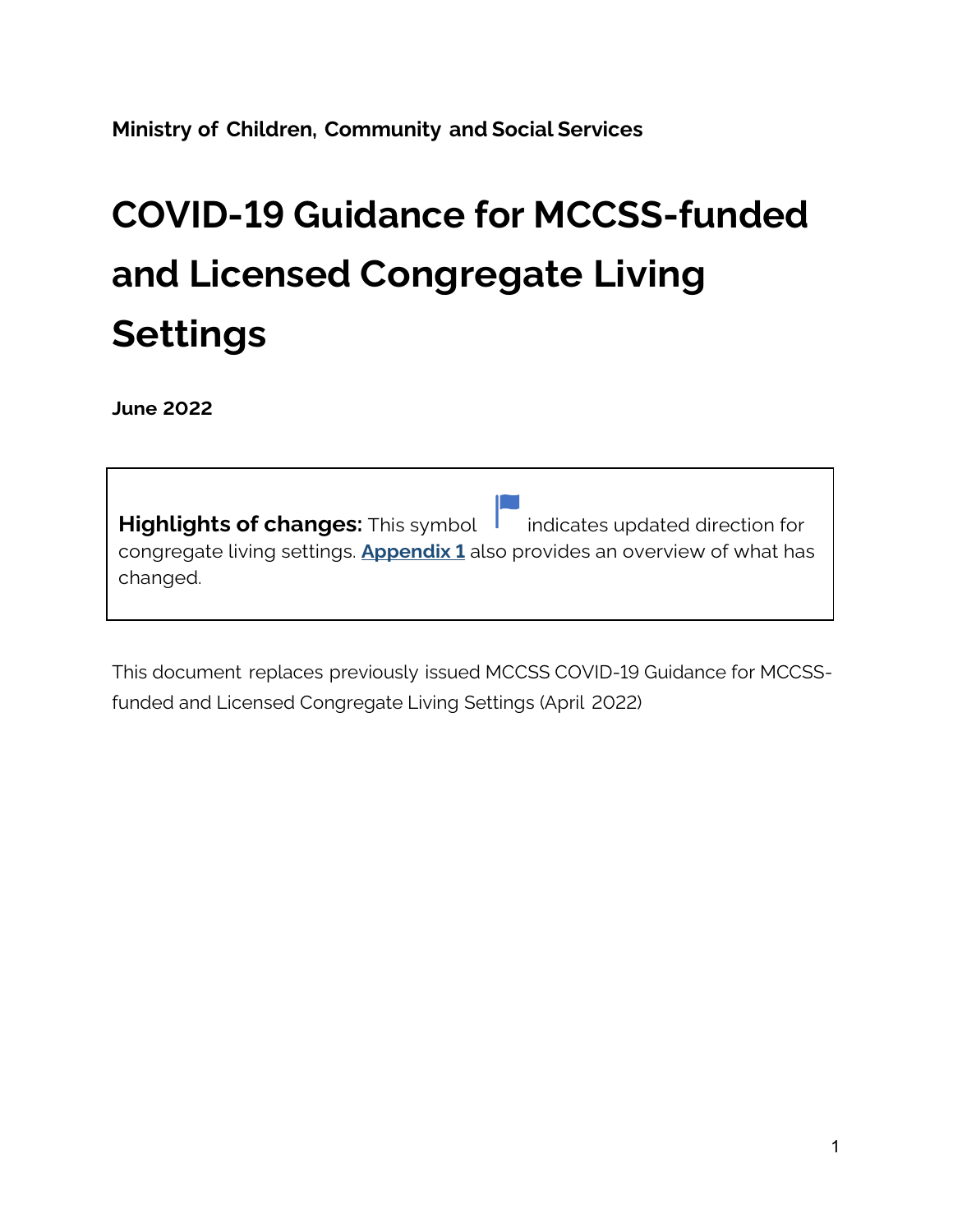# **Table of Contents**

| Introduction                                                  |  |
|---------------------------------------------------------------|--|
| Scope                                                         |  |
| <b>Terms Used in this Document</b>                            |  |
| <b>Prevention of Disease Transmission</b>                     |  |
| <b>Vaccination</b>                                            |  |
| Screening                                                     |  |
| <b>Hand Hygiene</b>                                           |  |
| <b>Physical Distancing</b>                                    |  |
| Masking                                                       |  |
| <b>Personal Protective Equipment</b>                          |  |
| <b>Environmental Cleaning and Disinfection</b>                |  |
| <b>Ventilation and Air Filtration</b>                         |  |
| <b>COVID-19 Specific Policies and Procedures</b>              |  |
| <b>Admissions and Transfers</b>                               |  |
| Absences                                                      |  |
| <b>Visitors</b>                                               |  |
| <b>Communal Activities for Residents</b>                      |  |
| Caring for Residents Who Need to Self-Isolate                 |  |
| Responding to a Symptomatic Individual                        |  |
| <b>Mandatory Positive Case Reporting</b>                      |  |
| <b>Case and Contact Management</b>                            |  |
| Outbreak Management                                           |  |
| Occupational Health and Safety                                |  |
| <b>Appendix 1: Outline of Updates to Guidance</b>             |  |
| <b>Appendix 2: Summary for Active Screening</b>               |  |
| <b>Appendix 3: Personal Protective Equipment (PPE) Supply</b> |  |
| <b>Appendix 4: Public Health Ontario Resources</b>            |  |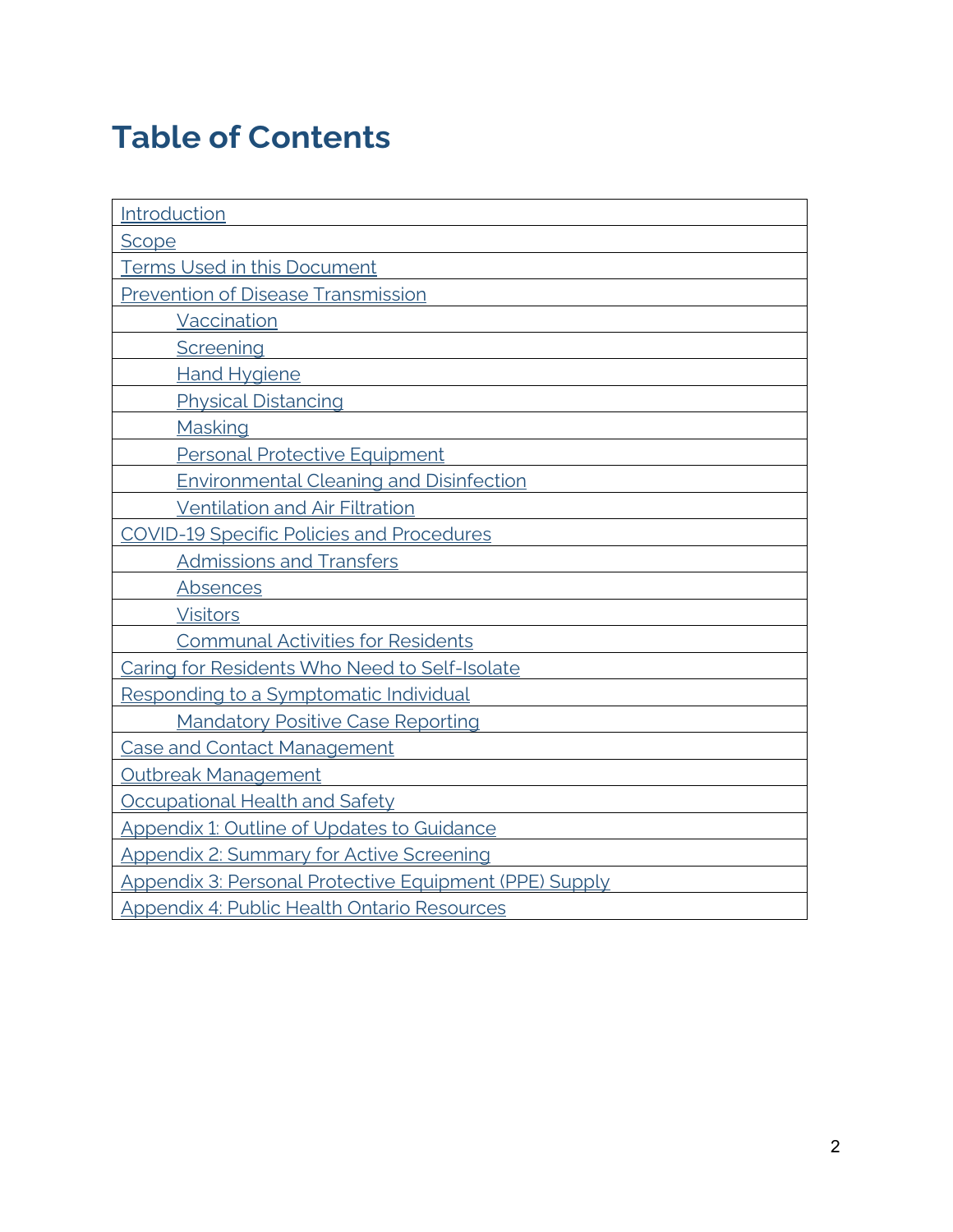# <span id="page-2-0"></span>**Introduction**

The Ministry of Health (MOH) has issued **[COVID-19 Guidance: Congregate Living](https://www.health.gov.on.ca/en/pro/programs/publichealth/coronavirus/docs/2019_congregate_living_guidance.pdf)  [for Vulnerable Populations](https://www.health.gov.on.ca/en/pro/programs/publichealth/coronavirus/docs/2019_congregate_living_guidance.pdf)** to support local public health units (PHUs) with their COVID-19 response in congregate living settings (CLSs).

In response, the Ministry of Children, Community and Social Services has updated this **COVID-19 Guidance for MCCSS-funded and Licensed Congregate Living Settings** to reflect the principles in MOH's guidance for PHUs. While the guidance aligns closely, this document also includes some modified and/or additional requirements for MCCSS-funded and licensed CLSs that the Ministry has deemed appropriate for our settings.

Please note that PHUs may continue to provide direction that may be different and/or in addition to those in this guidance to prevent and mitigate the spread of COVID-19 and/or other infectious diseases to ensure a tailored response to each local outbreak scenario.

This guidance is intended to be followed in *addition to other applicable legislation and/or health guidance* including, but not limited to:

- Local Public Health Unit direction to address local circumstances (e.g.community spread).
- Public Health Ontario COVID-19 [Preparedness](https://www.publichealthontario.ca/-/media/documents/ncov/cong/2020/05/covid-19-preparedness-prevention-congregate-living-settings.pdf?la=en) and Prevention in [CongregateL](https://www.publichealthontario.ca/-/media/documents/ncov/cong/2020/05/covid-19-preparedness-prevention-congregate-living-settings.pdf?la=en)iving [Settings](https://www.publichealthontario.ca/-/media/documents/ncov/cong/2020/05/covid-19-preparedness-prevention-congregate-living-settings.pdf?la=en)
- Public Health Ontario Managing COVID-19 [Outbreaks](https://www.publichealthontario.ca/-/media/documents/ncov/cong/2020/05/managing-covid-19-outbreaks-congregate-living-settings.pdf?la=en) in [Congregate](https://www.publichealthontario.ca/-/media/documents/ncov/cong/2020/05/managing-covid-19-outbreaks-congregate-living-settings.pdf?la=en) Livin[gSettings](https://www.publichealthontario.ca/-/media/documents/ncov/cong/2020/05/managing-covid-19-outbreaks-congregate-living-settings.pdf?la=en)
- [Resources to](https://www.ontario.ca/page/resources-prevent-covid-19-workplace) prevent COVID-19 in the Workplace
- Occupational Health [and Safety Act](https://www.ontario.ca/laws/statute/90o01) (OHSA)

This document is not legal advice. Therefore, service providers may wish to seek an independent legal opinion regarding the application of legislative and other requirements in the context of the services they provide.

As always, the health and safety of individuals served, including their mental and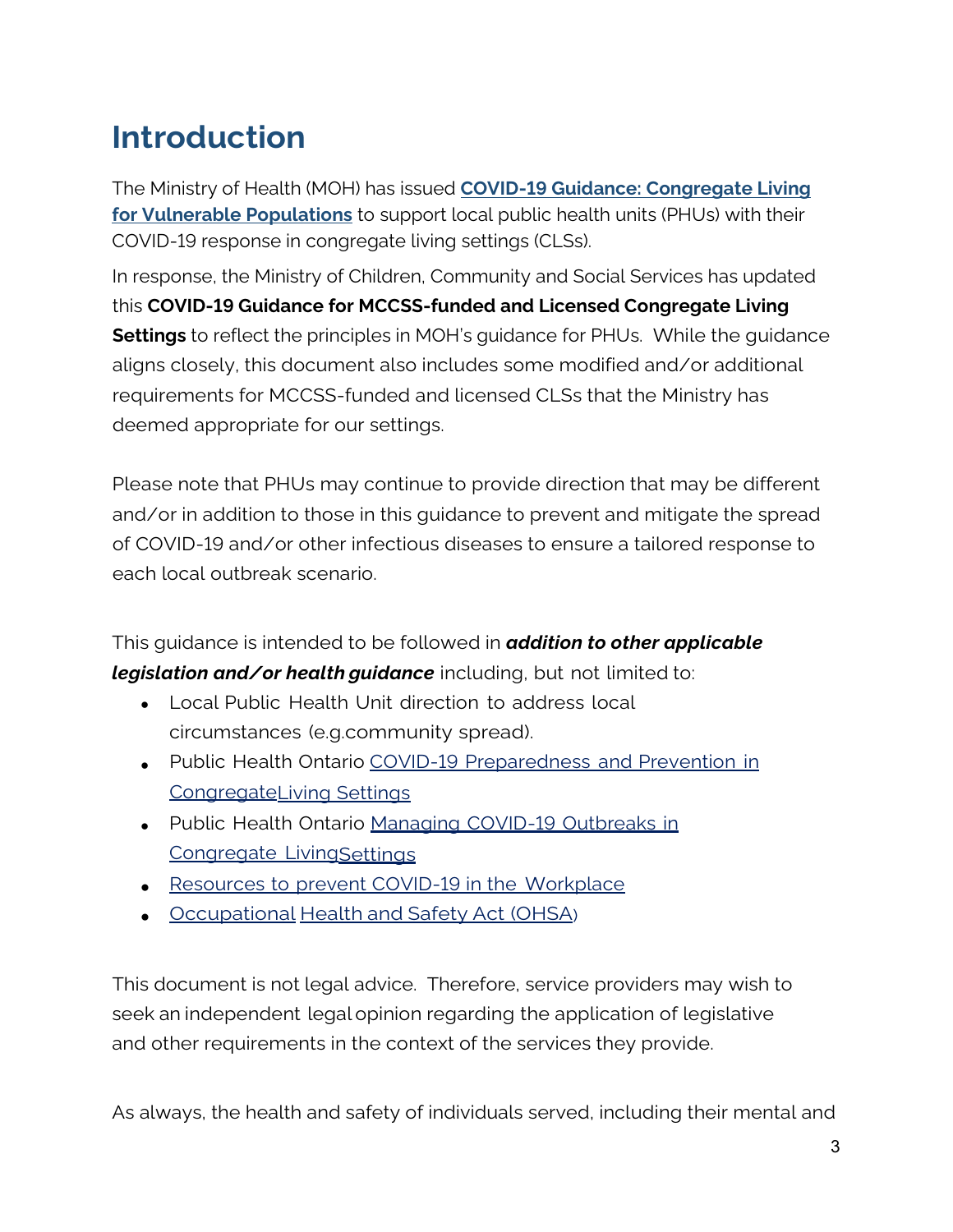emotional well-being, remains our top priority.

# <span id="page-3-0"></span>**Scope**

This guidance document applies to the following MCCSS-funded and licensed congregate living settings:

- Adult developmental services residential services;
- Intervenor residential services:
- Violence against women shelters;
- Anti-human trafficking (AHT) residences;
- Children's residential facilities;
- Indigenous Healing and Wellness services (IHWS) facilities.

**Note for Youth Justice operators:** the guidance in this document does not apply to youth justice open and secure custody/detention facilities. Please continue to follow the existing direction which can be found [here.](http://www.children.gov.on.ca/htdocs/English/youthandthelaw/youth-justice-facilities.aspx)

<span id="page-3-1"></span>MCCSS recognizes that **CLSs in First Nations communities** may need to collaborate with Chief and Council, and if applicable the federal government and/or local public health unit, in applying this guidance to their settings in a way that is culturally appropriate and in relation to applicable federal and First Nation laws and public health measures. Urban Indigenous service providers may also need to work with their leadership and their local public health unit, to apply the guidance in a way that is culturally appropriate.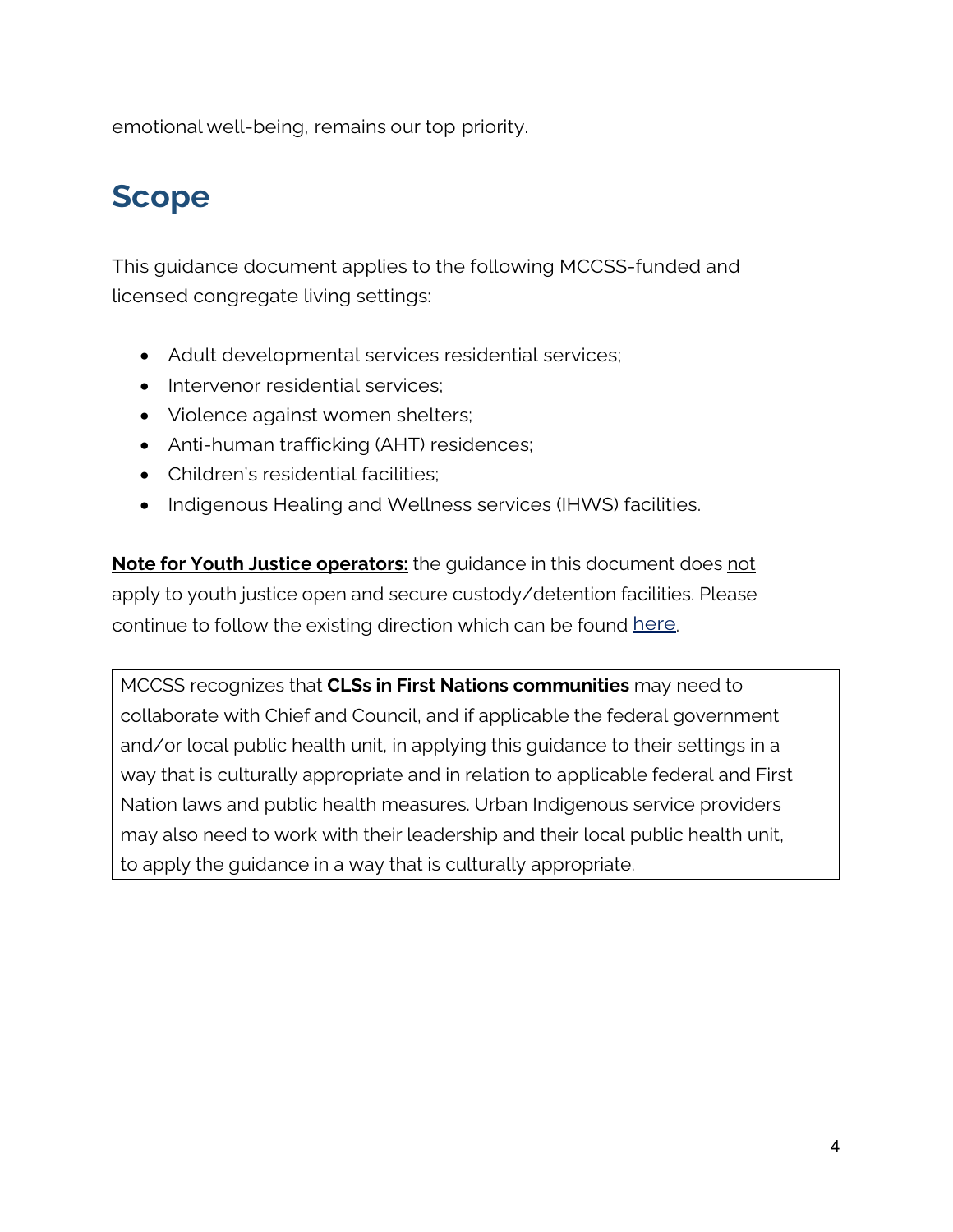# **Terms Used in this Document**

Please refer to the Ministry of Health's [website](https://covid-19.ontario.ca/proof-covid-19-vaccination#proof-of-vaccination) for the definition of "**fully vaccinated**" where applicable in this document.

**"Staff"** refers to anyone conducting activities in the CLS regardless of their employer. This includes, but is not limited to:

- Staff employed by the CLS;
- Temporary and/or staffing agency staff;
- Third-party staff who are performing job duties (e.g., support services staff, Elders, contracted cleaning staff, tradespeople);
- Students on placement (e.g., nursing students); and
- Volunteers.

**"Residents"** refers to individuals who reside in and receive ministry-funded or licensed services in a CLS.

**"Household"** refers to a group of individuals (i.e., residents) who live together AND are part of each other's daily routine and therefore spend most of their time in close physical contact with one another.

- In general, household members do NOT include those living in separate residential units within a single CLS facility.
- However, this term may be applied in select CLSs where a small number of residents live and spend most of their day-to-day activities together, often owing to shared medical, physical, mental, cognitive, and/or behavioural needs.
- PHUs will use their discretion to determine whether a CLS is equivalent to a household, as this has implications for case and contact management [due to](https://www.health.gov.on.ca/en/pro/programs/publichealth/coronavirus/docs/contact_mngmt/management_cases_contacts.pdf)  [the potential for high-risk exposure](https://www.health.gov.on.ca/en/pro/programs/publichealth/coronavirus/docs/contact_mngmt/management_cases_contacts.pdf) if COVID-19 were to be introduced in this setting.

**"Visitors"** are defined broadly in two categories: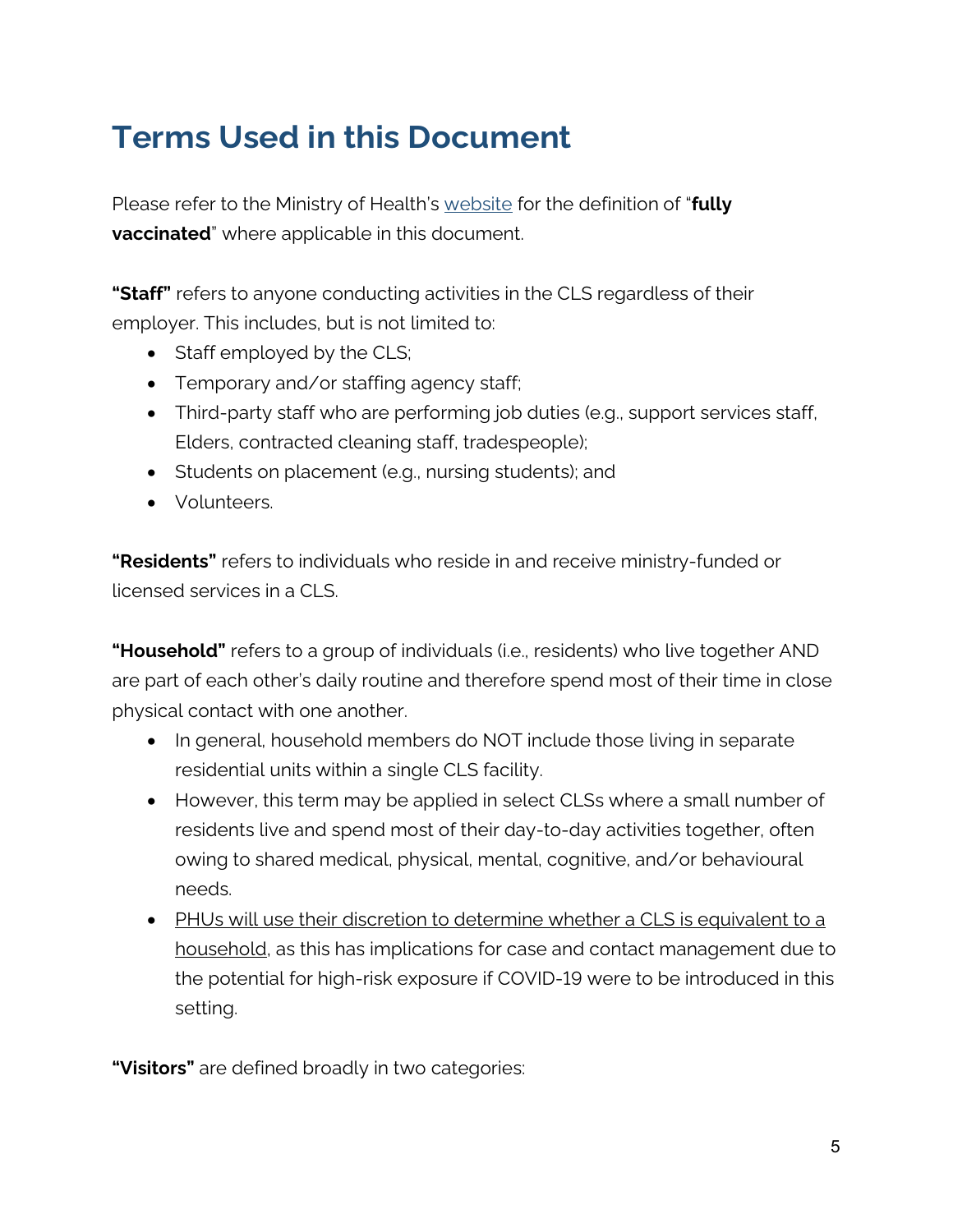- **Essential visitors"** provide essential support to the ongoing operation of a CLS and/or are considered necessary to maintain the health, wellness, and safety, or any applicable legal rights, of a congregate living resident. **MCCSS recognizes a parent/guardian, or other family members as essential visitors.** An essential visitor may also include social service workers and health care providers or other person(s) recognized as meeting the criteria above. Essential visitors are permitted to enter the CLS even when residents are in self-isolation and/or the CLS is in an outbreak.
- **"General visitors"** comprise all other types of visitors who are not considered essential visitors as per above. They are not permitted to visit resident(s) who are self-isolating and/or when the CLS is in an outbreak.

**"Point of care risk assessment (PCRA)"** (also known as **personal risk assessment**) is a dynamic risk assessment completed by a staff person before every resident care/interaction in order to determine whether there is a risk of being exposed to an infection. A PCRA will help determine the appropriate personal protective equipment (PPE) required to protect the staff in their interaction with the resident and their environment.

"**Absences**" are defined broadly in two categories:

- **"Short-stay absences"** occur the same day. This includes "essential absences" (e.g. resident leaves the CLS for work, school, medical appointment, physical exercise) and "recreational outings" (e.g. activities for pleasure, visit a friend's home).
- **"Overnight absences"** may be short-term or extended absences. This includes residents' "essential overnight absences" (necessary to maintain the health, wellness, and safety, or any applicable legal rights, of a resident), and "general overnight absences" (non-essential) from the CLS.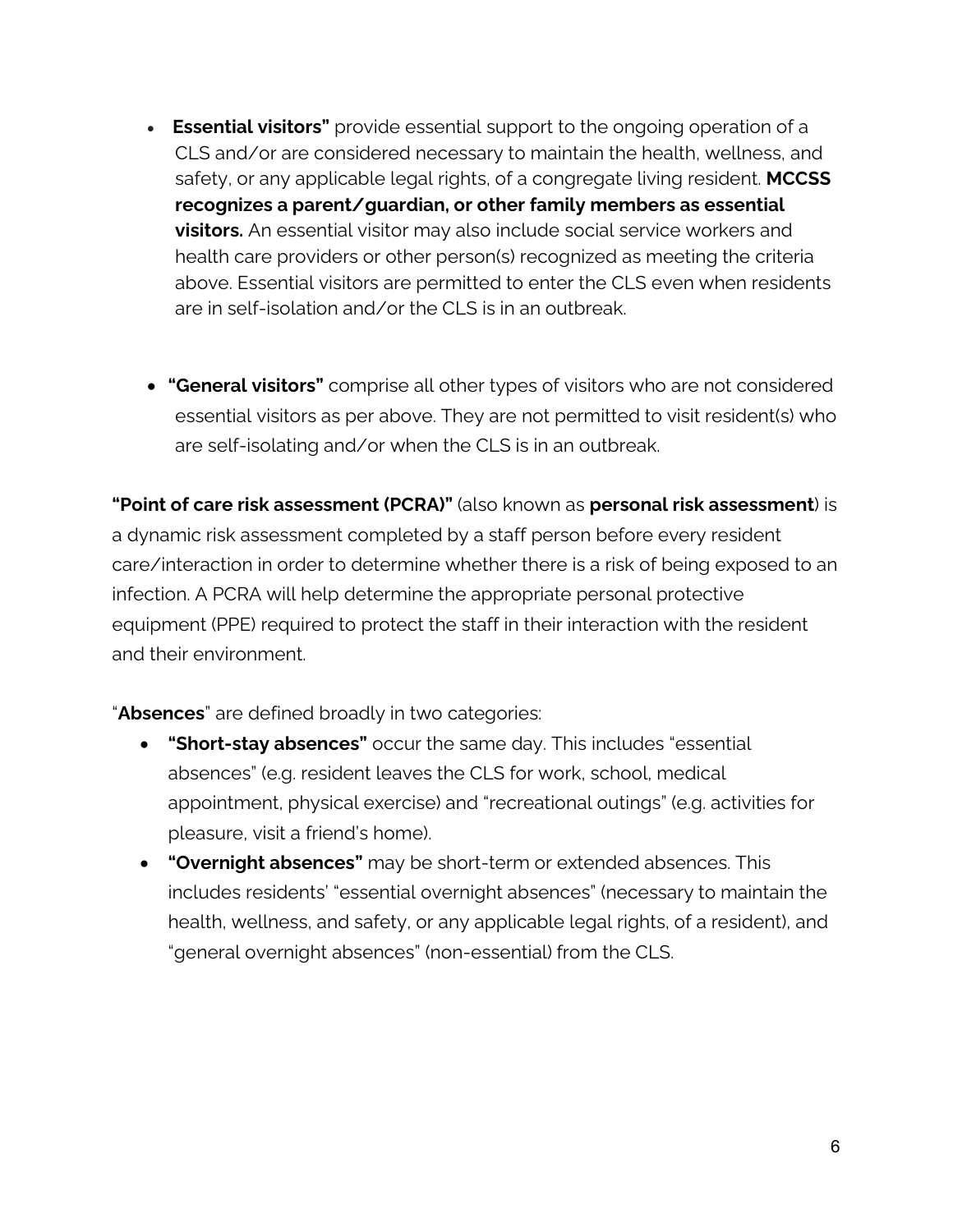# <span id="page-6-0"></span>**Prevention of Disease Transmission**

The use of [multiple layers of public health measures](https://www.publichealthontario.ca/-/media/documents/ncov/factsheet/2021/06/lp/fact-sheet-covid-19-preventive-layers.pdf?la=en&sc_lang=en) will help protect residents, staff, and visitors against COVID-19 and other respiratory infections. Many of these recommended measures should already be part of existing organizational plans developed for infectious disease outbreaks or other emergencies (e.g., pandemic and/or business continuity plans). Factors such as the physical/infrastructure characteristics of the CLS, staffing availability, and the availability of personal protective equipment (PPE) should all be considered when developing CLS-specific policies.

### <span id="page-6-1"></span>**Vaccination**

**COVID-19 vaccination** is one of the most effective public health measures to prevent infection and severe outcomes including hospitalizations and death due to COVID-19. As such, all residents, staff, and visitors should be encouraged to get vaccinated against COVID-19 (including booster doses, when eligible) as soon as possible if they have not already done so.

- New resident admissions to the CLS who have not yet received a COVID-19 vaccine or are not up-to-date with booster dose(s) should be offered access to a complete series of COVID-19 vaccinations as soon as possible, and booster dose(s), when eligible.
- More information on COVID-19 Vaccination can be found on the MOH's [COVID-19 Vaccine-Relevant Information and Planning Resources](https://www.health.gov.on.ca/en/pro/programs/publichealth/coronavirus/covid19_vaccine.aspx) webpage.

**Influenza vaccination:** All eligible staff, visitors, and residents are also strongly encouraged to receive the annual influenza vaccine.

• More information on influenza vaccination can be found on the MOH's [2021/2022 Universal Influenza Immunization Program \(UIIP\)](https://www.health.gov.on.ca/en/pro/programs/publichealth/flu/uiip/) webpage.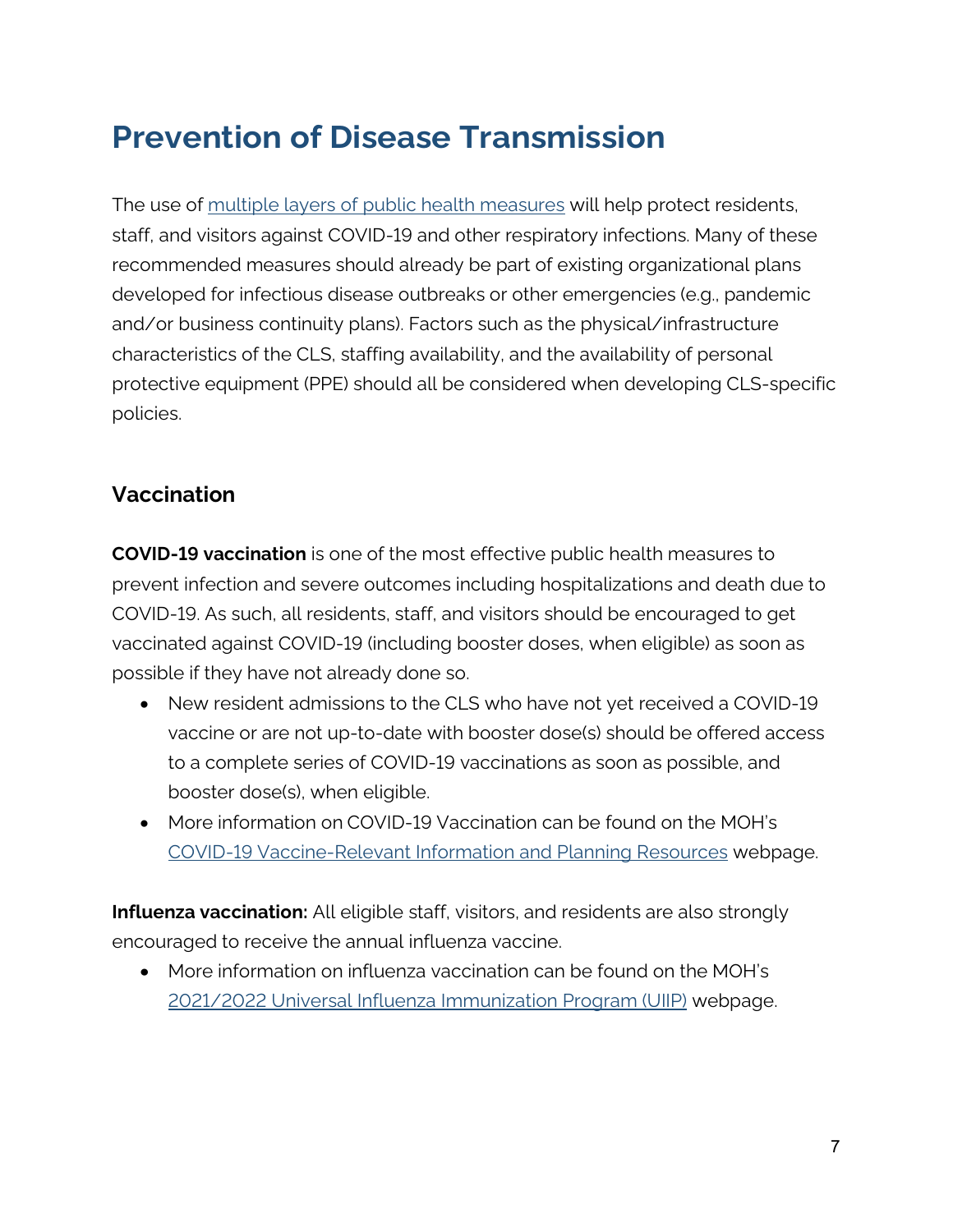### <span id="page-7-0"></span>**Screening**

### <span id="page-7-1"></span>**Active Screening for Anyone Entering the CLS**

**All persons** seeking entry to the CLS should be actively screened for COVID-19 symptoms and exposure history, regardless of their vaccination status. This includes all staff, visitors, and residents returning from an overnight/extended absence.

#### **Emergency first responders should be permitted entry without screening.**

- A formal process should be used to ensure a rigorous active screening process at all times, including after hours. CLSs may use mobile apps or other tools to assist in the screening process. However, the individual being screened should interact with the screener prior to being permitted entry.
- As part of active screening, all residents, staff, and visitors should be advised that if they start to feel unwell while on-site, they should immediately notify a designated individual (either staff or a supervisor).
- A CLS can choose to use or adapt the screening tools that have been developed by the Ministry of Health, such as:
	- [COVID-19 Screening Tool for Long-Term Care Homes and Retirement](https://www.health.gov.on.ca/en/pro/programs/publichealth/coronavirus/docs/2019_screening_guidance.pdf)  [Homes \(gov.on.ca\)](https://www.health.gov.on.ca/en/pro/programs/publichealth/coronavirus/docs/2019_screening_guidance.pdf)
	- o [General COVID-19 Self-Assessment;](https://covid-19.ontario.ca/self-assessment/) and
	- o For staff and essential visitors specifically, [COVID-19 worker and](https://covid-19.ontario.ca/screening/worker/)  [employee screening.](https://covid-19.ontario.ca/screening/worker/)

During active screening, CLSs should continue to consider:

- Limiting points of entry into the setting to help facilitate screening;
- Rearranging the layout at the entrance so that physical distancing can be maintained while staff conduct screening;
- Placing a physical barrier (e.g., plexiglass) that staff can stand or sit behind while conducting screening at entrances;
- Providing access to alcohol-based hand rub (ABHR, 60-90% alcohol), tissue, and lined no-touch wastebasket or bin; and
- Encouraging all residents, staff, and visitors to use ABHR before entering.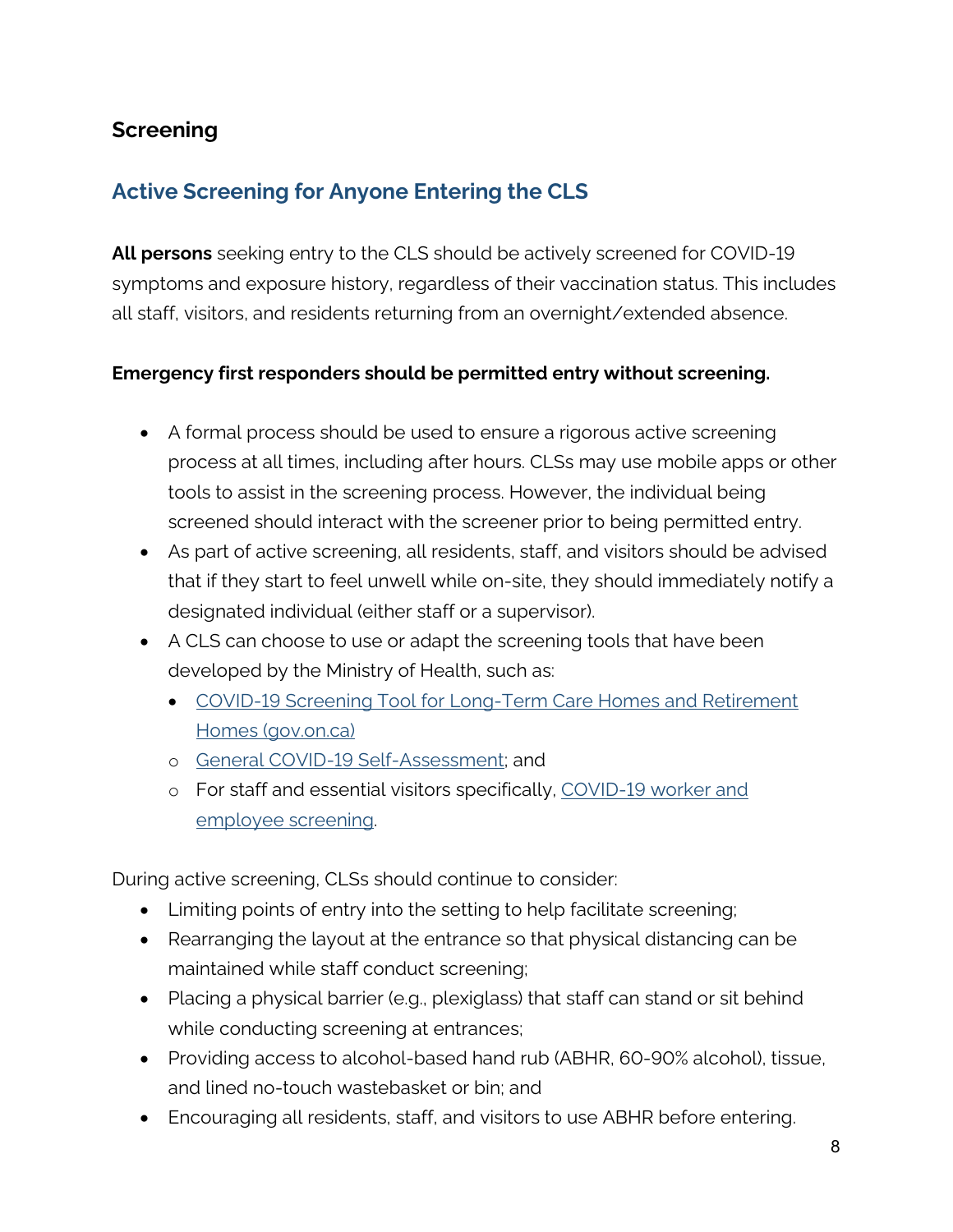- If a **staff** or **visitor** has not passed active screening (e.g., has symptoms of COVID-19), they should not be allowed to enter the CLS. They should be instructed to self-isolate immediately and be encouraged to get tested for COVID-19. Staff should also report their result to their immediate supervisor/ manager or occupational health and safety representative in the CLS.
	- Visitor policies should incorporate allowances for visitors that fail screening that consider the type of visitor and the resident's circumstances (i.e., there may be instances where CLSs may need to consider permitting the entry of an individual who has failed active screening for compassionate and/or palliative reasons). This should include consideration for additional precautions that may need to be put in place to facilitate a safe visit (e.g. PPE, other barriers).
- CLSs should instruct all staff and visitors to self monitor for COVID-19 symptoms at home and not come to work if feeling ill. Those who are experiencing symptoms should report this to their employer.
- Staff with post-vaccination related symptoms may be exempt from exclusion from work as per the Guidance for Employers Managing Workers with [Symptoms within 48 Hours of COVID-19 Immunization.](https://www.health.gov.on.ca/en/pro/programs/publichealth/coronavirus/docs/guidance_for_screening_vaccinated_individuals.pdf)
- Staff responsible for occupational health and safety in the setting should follow up with all staff who have screened positive to provide advice on any work restrictions.
- Staff who are close contacts or cases of COVID-19 must follow the protocols and the return to work requirements as per the MOH's guidance for early return to [work](https://www.health.gov.on.ca/en/pro/programs/publichealth/coronavirus/docs/early_return%20_to_work.pdf) .
- **Residents** being **admitted, transferred** or returning from an **overnight absence** are to undergo active screening. The [General COVID-19 Self Assessment](https://covid-19.ontario.ca/self-assessment/) can be used as a tool to guide screening activities and can be adapted as needed.
- Residents who do not pass screening should be given a medical (surgical/procedure) mask to wear, unless they are subject to a masking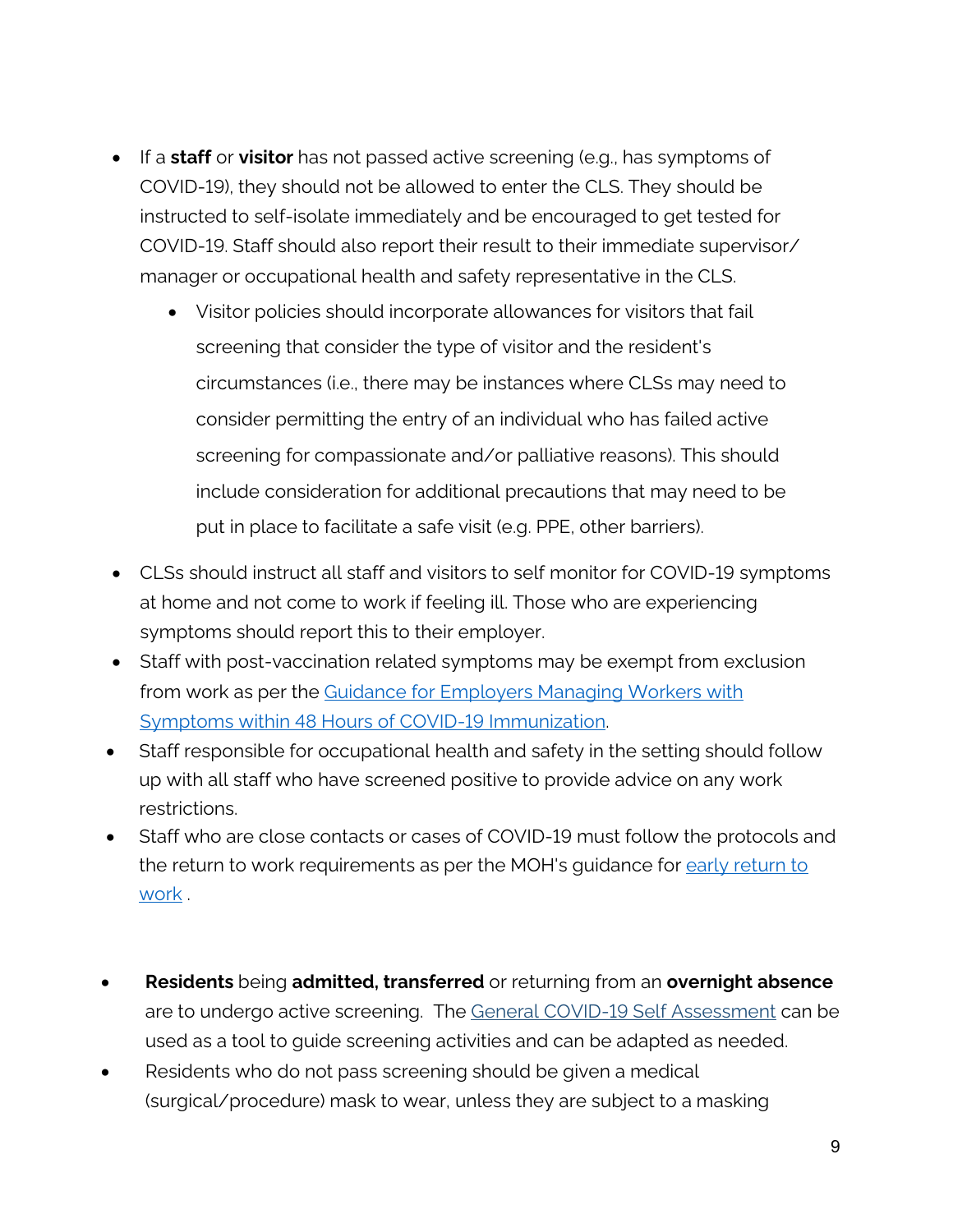exemption (see masking section), and directed to a designated space away from other residents where they can self-isolate and wait for arrangements to be made for a clinical assessment, including getting tested for COVID-19 as appropriate.

- See [Caring for Individuals Who Need to Self-Isolate,](#page-23-0) below for more information.
- See **[Appendix 2](#page-33-0)** for additional detail on active screening requirements for staff, visitors and residents.

### **Daily Symptom Assessment of Residents**

Residents should be assessed at least once daily to identify any new or worsening [symptoms of COVID-19.](http://www.health.gov.on.ca/en/pro/programs/publichealth/coronavirus/docs/2019_reference_doc_symptoms.pdf) Where deemed appropriate, this could include temperature checks.

- CLSs are strongly encouraged to conduct symptom assessment more frequently (e.g., at every shift change), especially during an outbreak, to facilitate early identification and management of ill residents.
- CLSs should be aware that some residents (e.g., elderly, young children, nonverbal individuals) may present with [subtle or atypical signs and symptoms of](https://www.health.gov.on.ca/en/pro/programs/publichealth/coronavirus/docs/2019_reference_doc_symptoms.pdf)  [COVID-19.](https://www.health.gov.on.ca/en/pro/programs/publichealth/coronavirus/docs/2019_reference_doc_symptoms.pdf) As much as possible, it is important for the CLS to understand a resident's baseline health and functioning and ensure routine monitoring of their status to facilitate early identification and management of ill residents.
	- In large CLSs that primarily serve transient and/or large numbers of residents, it may be challenging to ascertain the resident's health status. As much as possible, staff should be encouraged to check in with the residents, inquire about how they are doing opportunistically while providing services, remind residents to selfidentify if they are feeling unwell through verbal reminders and passive signage, and ensure good IPAC practices on site.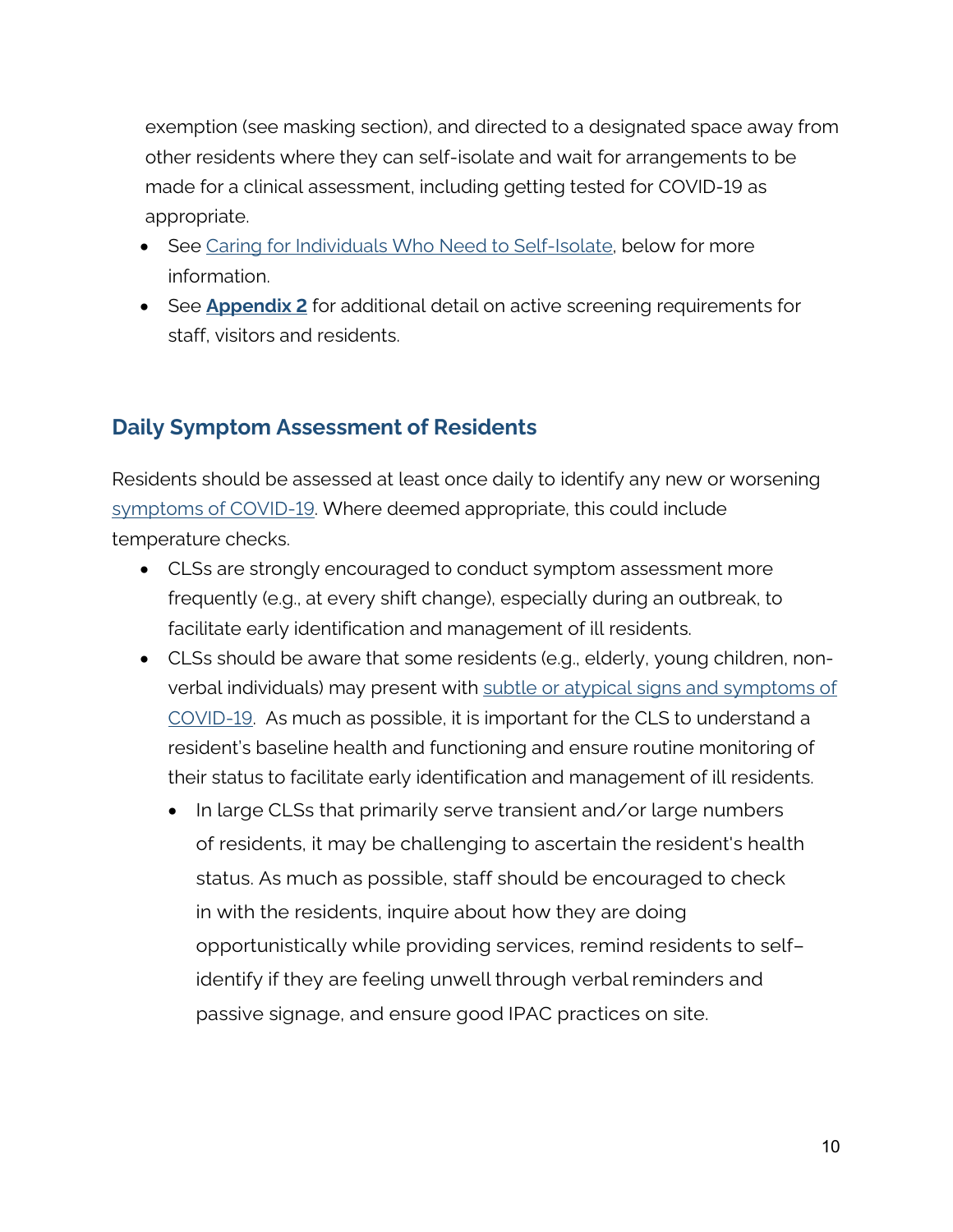# **Asymptomatic Testing**

Rapid antigen screening can quickly identify asymptomatic cases of COVID-19 that would have otherwise gone undetected and can help stop the spread of the virus. Service providers can use rapid antigen screening as a tool to enhance their existing Infection Prevention and Control (IPAC) measures for individuals living, visiting, participating, and working in congregate settings or receiving in-person services.

• Antigen Point of Care Testing (POCT) does not replace public health measures such as vaccination, symptom screening, physical distancing, masking, and hand hygiene.

Service providers that are interested in participating in the Provincial Antigen Screening Program (PASP) may apply through the **Ontario Together Portal**.

### **Passive Screening**

CLSs should post [signage](http://www.health.gov.on.ca/en/pro/programs/publichealth/coronavirus/2019_guidance.aspx) prompting anyone on site to self-identify if they feel unwell or screen positive for [symptoms](http://www.health.gov.on.ca/en/pro/programs/publichealth/coronavirus/docs/2019_reference_doc_symptoms.pdf) of COVID-19.

• Where signage is deemed, by the service provider, to be inappropriate for resident living spaces (e.g. small settings that operate like a household), signage should be posted at the entrance(s) to the setting and in staff-only spaces, such as an office or break room.

## <span id="page-10-0"></span>**Hand Hygiene**

- Access to handwashing stations and/or alcohol-based hand rub (ABHR) should be available at multiple, prominent locations throughout the CLS, such as at entrances and in common areas, to promote frequent hand hygiene.
- All staff, visitors, and residents should be reminded through training and [signage](https://www.publichealthontario.ca/-/media/documents/ncov/factsheet/factsheet-covid-19-hand-hygiene.pdf?sc_lang=en) to:
	- o Clean hands frequently throughout the day by washing with soap and water or using ABHR (60-90% alcohol) when hands are not visibly soiled;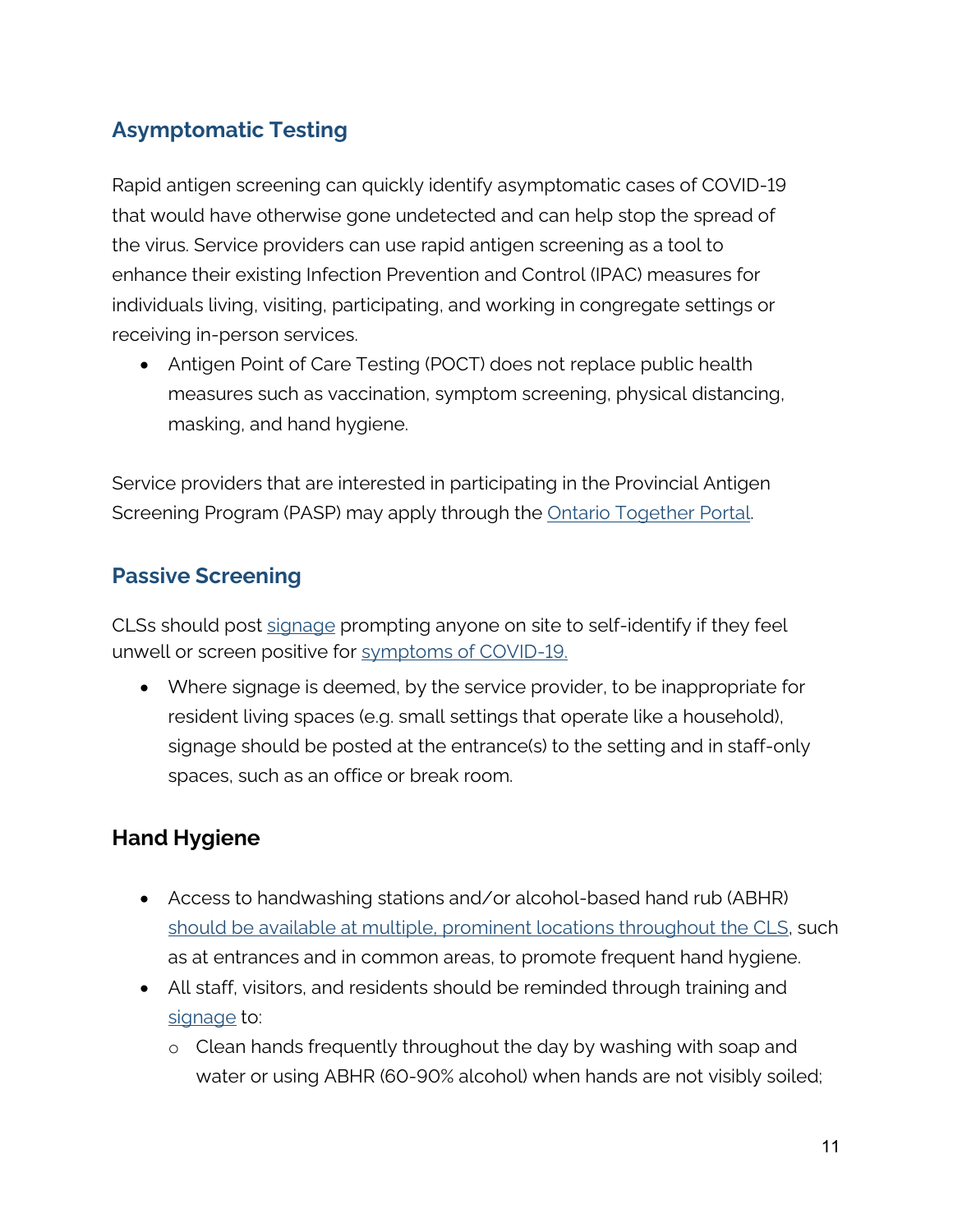Perform hand hygiene before and after using any shared equipment or items; and

- o If gloves are being used, perform hand hygiene prior to putting on gloves and immediately after removing them. After use, gloves should be placed in the garbage (i.e. non-touch, lined waste receptables, which should be placed throughout the CLS) . Gloves are not recommended for hand hygiene.
- o Safe placement of alcohol-based hand sanitizer to avoid consumption is important, especially for young children.
- Assistance should be provided to residents who may not be able to perform hand hygiene on their own.

# <span id="page-11-0"></span>**Physical Distancing**

Physical distancing remains one of the key public health measures to reduce the transmission of COVID-19. In general, all individuals should be encouraged to practice physical distancing (maintaining a minimum of 2 metres from others) to reduce the risk of transmission of COVID-19.

Physical distancing may be practiced in a number of different ways depending on the nature of the CLS. See the table below on when physical distancing should be practiced and when it may not be possible and/or necessary.

| When physical distancing may be        |           | When physical distancing may not be |
|----------------------------------------|-----------|-------------------------------------|
| necessary                              |           | possible or necessary               |
| In CLS facilities that serve transient | $\bullet$ | During the provision of direct care |
| and/or large number of residents*;     |           | (appropriate PPE should be worn     |
| Individual(s) are                      |           | based on the nature, duration, and  |
| immunocompromised and/or at a          |           | type of interaction);               |
| higher risk of severe disease from     | $\bullet$ | Among residents who reside in a     |
| COVID-19.                              |           | small CLS that is equivalent to a   |
|                                        |           | household.                          |

\* In emergency shelter settings, physical distancing may not always be possible due to demand. In such situations, rigorous compliance with all other measures – including active screening,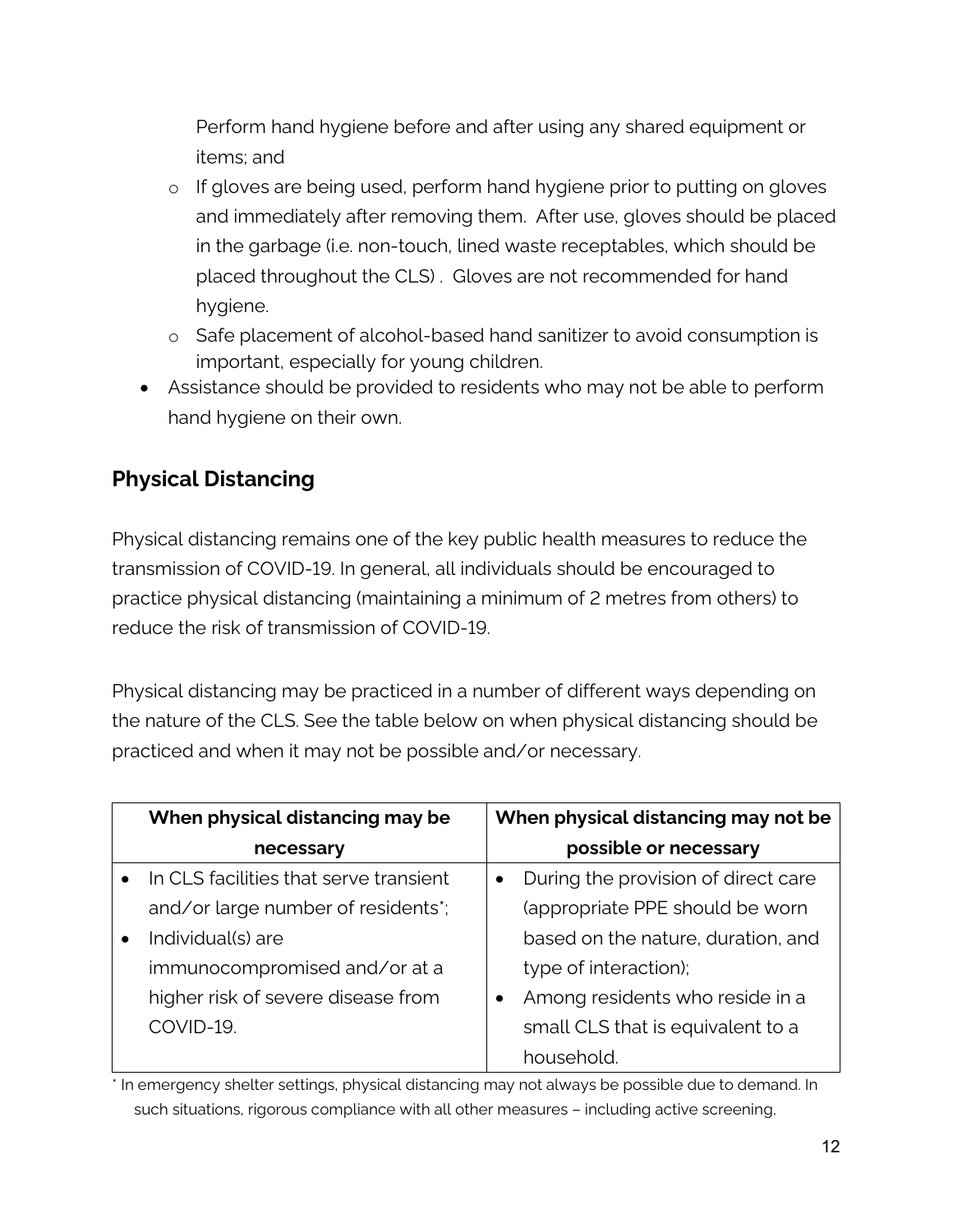masking and wearing appropriate PPE – will be all the more important as part of the layered approach to COVID-19 prevention.

As much as possible, CLSs should continue to adjust activities in the setting to optimize and support physical distancing. This will also enable CLSs to adapt to enhanced precautions (e.g., in outbreak situations) as appropriate. Depending on the nature of the CLS, this may include:

- Limiting capacity in common areas;
- Posting signage in common areas regarding capacity limits;
- Moving furniture/equipment around and/or removing unnecessary furniture/equipment;
- Placing markers on the floor or walls to guide physical distancing and unidirectional flow of movement;
- Planning enhanced in-house/on the property recreation and structured activities that support physical distancing; and
- Supporting and/or encouraging activities outdoors.

In shared bedrooms, beds should be spaced at least 2 metres apart. If this is not possible, consider different strategies to keep residents apart (e.g., place beds head to foot or foot to foot).

- Avoid using bunk beds.
- Consider additional measures, such as private rooms or rooms with the fewest number of occupants.

## <span id="page-12-0"></span>**Masking**

The Chief Medical Officer of Health and MCCSS continue to recommend masking in congregate living settings. The Ministry of Health's (MOH's) current recommendations related to masking in congregate living settings can be found [here.](https://www.health.gov.on.ca/en/pro/programs/publichealth/coronavirus/docs/2019_congregate_living_guidance.pdf) 

Where service providers choose to maintain masking requirements in their settings, they should take steps to ensure this does not become a barrier to entry for permitted visitors (a supply of masks should be available to individuals who may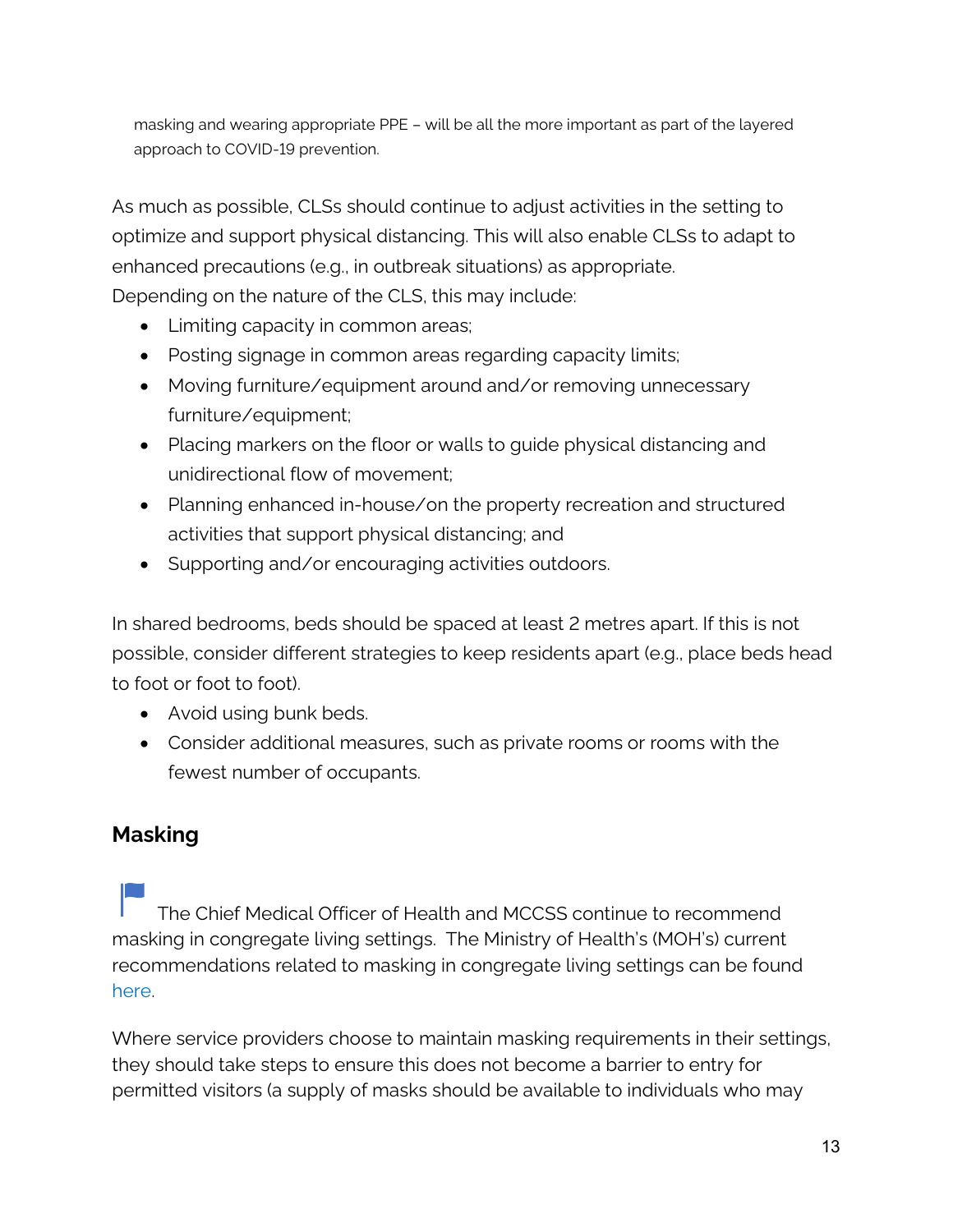have been unaware of the provider's requirement and would otherwise be refused entry without a mask).

• For more information about how to order masks, see **[Appendix 3](#page-34-0)**.

### <span id="page-13-0"></span>**Personal Protective Equipment (PPE) for Staff and Essential Visitors**

PPE is intended to protect the wearer by minimizing their risk of exposure to COVID-19. The effectiveness of PPE depends on the appropriate selection and fit, and the person wearing it correctly and consistently. Recommendations for the use of PPE are based on risk assessments of specific environments and risk of exposure.

### **The employer must train workers on the care, use, and limitations of any PPE that they use.**

A person should wear appropriate PPE that provides protection of the person's eyes, nose, and mouth if, in the course of providing services, the person is required to come within two metres of another person who is who is isolating on [Droplet and](https://www.publichealthontario.ca/-/media/documents/ncov/ipac/ipac-additional-precautions-non-acute-care.pdf?la=en)  [Contact Precautions](https://www.publichealthontario.ca/-/media/documents/ncov/ipac/ipac-additional-precautions-non-acute-care.pdf?la=en) (e.g. such as when providing care to a resident who is isolating) or during a COVID-19 outbreak (see [Caring for Individuals who Need to Self-Isolate,](#page-23-0) below). The choice of PPE, including the use of fit-tested N95 respirators, should be based on a point of care risk assessment guided by the nature, type, and duration of the intended interaction.

- For more information, see [PHO's Interim IPAC Recommendations for Use of](https://www.publichealthontario.ca/-/media/documents/ncov/updated-ipac-measures-covid-19.pdf?la=en)  [Personal Protective Equipment for Care of Individuals with Suspect or Confirmed](https://www.publichealthontario.ca/-/media/documents/ncov/updated-ipac-measures-covid-19.pdf?la=en)  [COVID-19 for](https://www.publichealthontario.ca/-/media/documents/ncov/updated-ipac-measures-covid-19.pdf?la=en) more information on PPE use.
- Eye protection includes face shields, goggles, or certain safety glasses. Properly fitting eye protection should be close-fitting around the head and/or provide a barrier from the front, the sides, and the top.
- o Non-medical masks are not considered PPE.

#### **Use of N95 Respirators**

In CLSs the need for the use of N95 respirators will most often be indicated based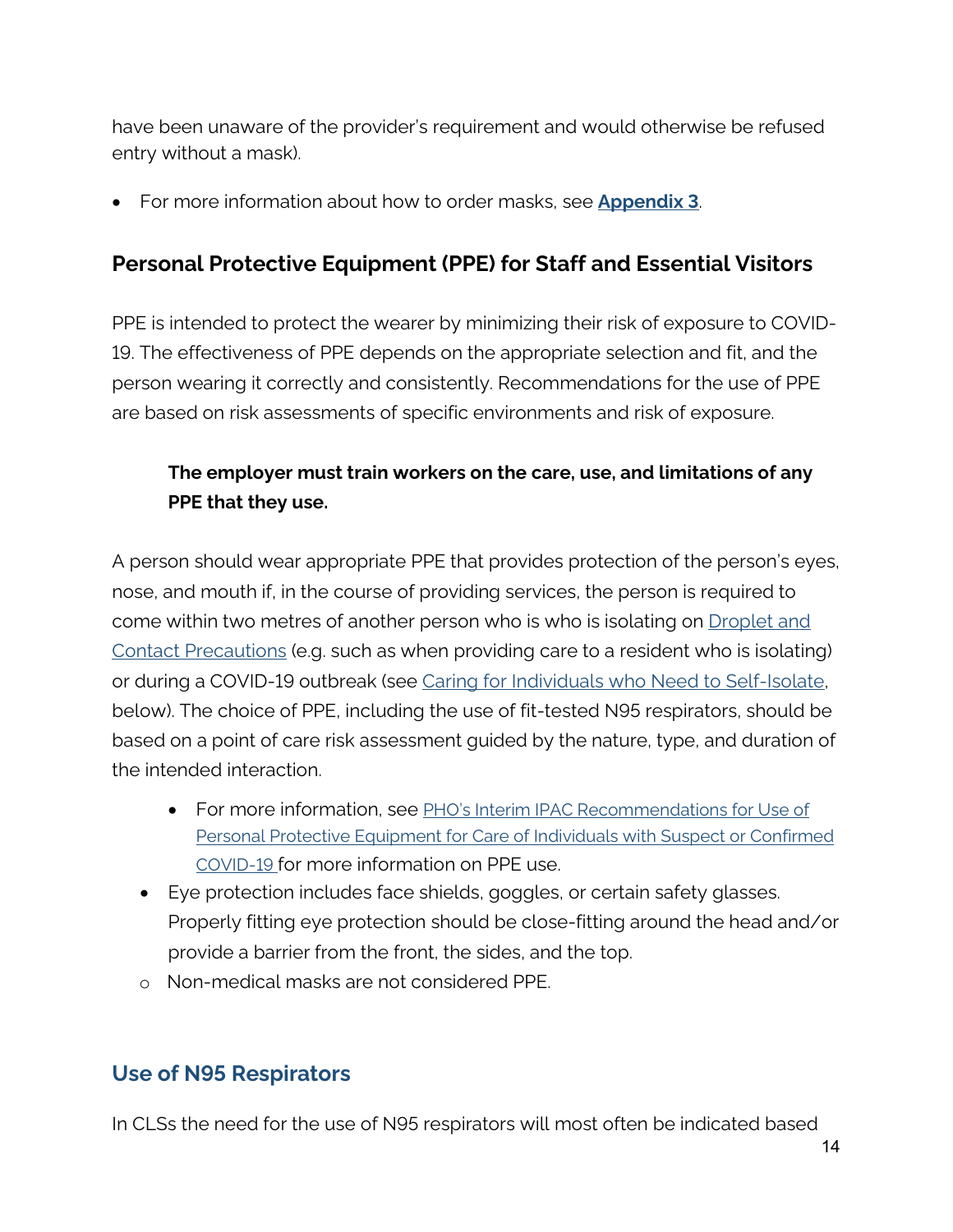on the medical needs (i.e., [aerosol-generating medical procedures\)](https://www.publichealthontario.ca/-/media/documents/ncov/updated-ipac-measures-covid-19.pdf?la=en) of an individual who is known or suspected to have COVID-19.

Based on the organization's PCRA MCCSS-funded or licensed service providers may identify situations not described in the guidance linked above where PPE including N95 respirators may be used as part of an individual's care plan. Service providers should ensure documentation of any such requirements within the individual's care plan.

- N95 respirators will be available to staff in CLSs based on an organization's risk assessment of the needs of individuals receiving service and the nature of the supports being provided by staff and documented in an individual's care plan.
- Service providers should ensure the appropriate and necessary policies and procedures are in place to support the access to and usage of N95 respirators as part of a respiratory protection program. For example, the process for staff to access respirators outside of regular business hours. This may require the engagement of an organization's Joint Health and Safety Committee (JHSC) in the development and review of measures and procedures.
- A service provider's respiratory protection program should incorporate the necessary training for staff to ensure that the PPE will be used safely and appropriately by staff and in accordance with any industry-based standards that may exist.

## *Fit Testing for N95 Respirators*

Before N95s can be accessed and used, service providers must have identified staff fit tested to ensure a proper seal and trained on appropriate usage of the respirator.

- o Please contact your MCCSS IPAC Hub Champion for support in accessing fit testing.
- o The 3M 1870+ N95 is the most common model available through MCCSS. In the case that the 3M 1870+ N95 does not seal for an individual, staff may be fit tested to an alternative N95 provided by the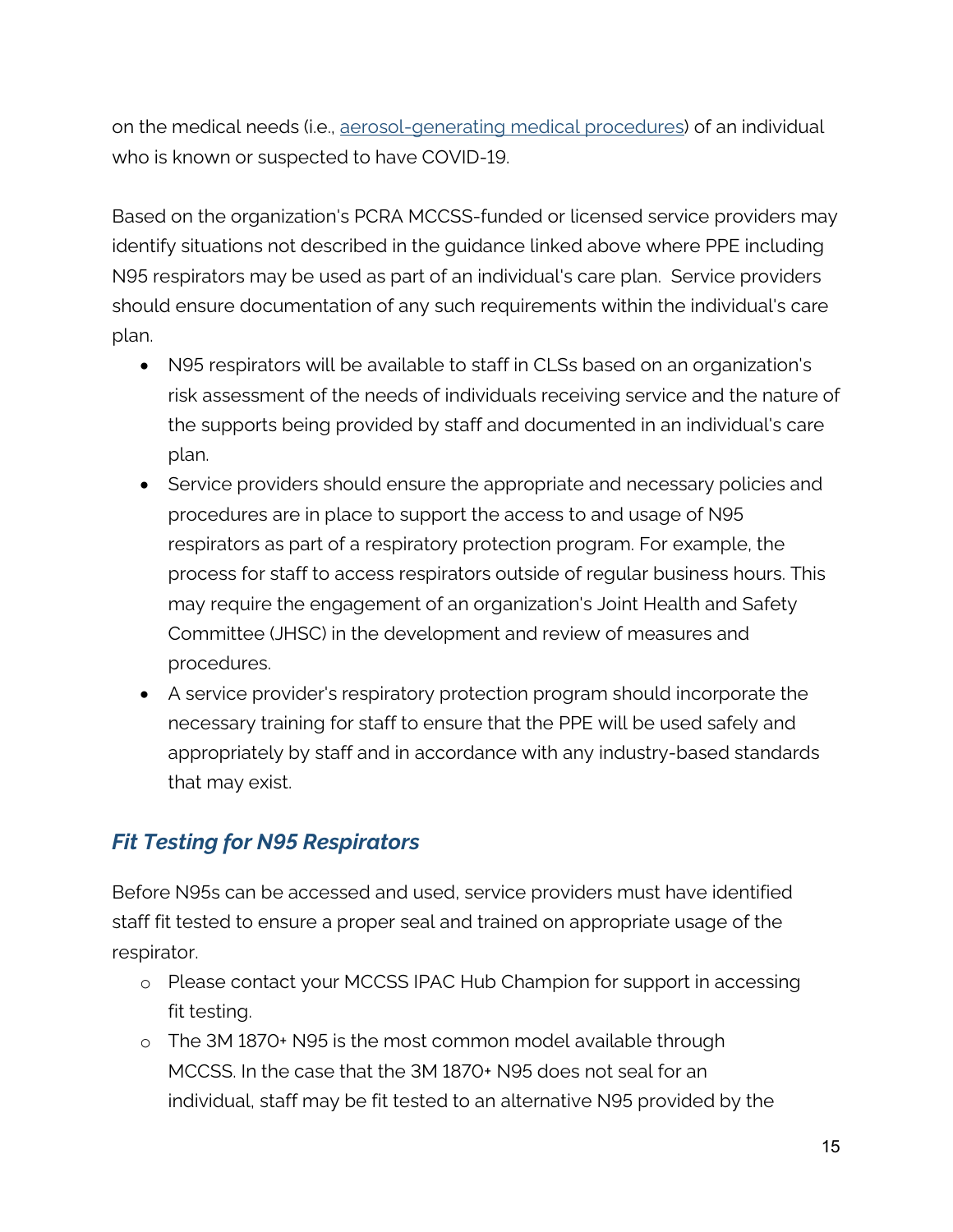ministry.

<span id="page-15-0"></span>For more information about ordering N95 respirators, see **[Appendix 3.](#page-34-0)**

### **Environmental Cleaning and Disinfection**

CLSs should ensure that the premises are cleaned regularly. Commonly used cleaners and disinfectants are effective against COVID-19.

- All common areas (including bathrooms) and high-touch surfaces that are touched and used frequently should be cleaned and disinfected at regular intervals (e.g., once daily) and when visibly dirty. These include door handles, kitchen surfaces, and small appliances, light switches, elevator buttons, television, remotes, phones, computers, tablets, medicine cabinets, sinks, and toilets.
- Cleaning and disinfection should be more frequent during an outbreak. See [Managing COVID-19 Outbreaks in Congregate Living Settings](https://www.publichealthontario.ca/-/media/documents/ncov/cong/2020/05/managing-covid-19-outbreaks-congregate-living-settings.pdf?la=en)  [\(publichealthontario.ca\).](https://www.publichealthontario.ca/-/media/documents/ncov/cong/2020/05/managing-covid-19-outbreaks-congregate-living-settings.pdf?la=en)
- Hand hygiene should be performed before and after use of shared items.
- Clean linen should be provided to all residents for individual use, with instructions not to share, and should be cleaned on a regular schedule.
- Lined no-touch garbage bins (such as garbage cans with a foot pedal) are preferred for disposal.
- For more information and guidance on environmental cleaning, please refer to PHO's Fact Sheet on [Cleaning and Disinfection for Public Settings.](https://www.publichealthontario.ca/-/media/documents/ncov/factsheet-covid-19-environmental-cleaning.pdf?la=en)

## <span id="page-15-1"></span>**Ventilation and Air Filtration**

In general, ventilation with fresh air and filtration can improve indoor air quality and are layers of protection in a comprehensive COVID-19 strategy.

- To reduce the risk of COVID-19 transmission, outdoor activities are encouraged over indoor activities where possible.
- Indoor spaces should be as well ventilated as possible, through a combination of strategies: natural ventilation (e.g., by opening windows),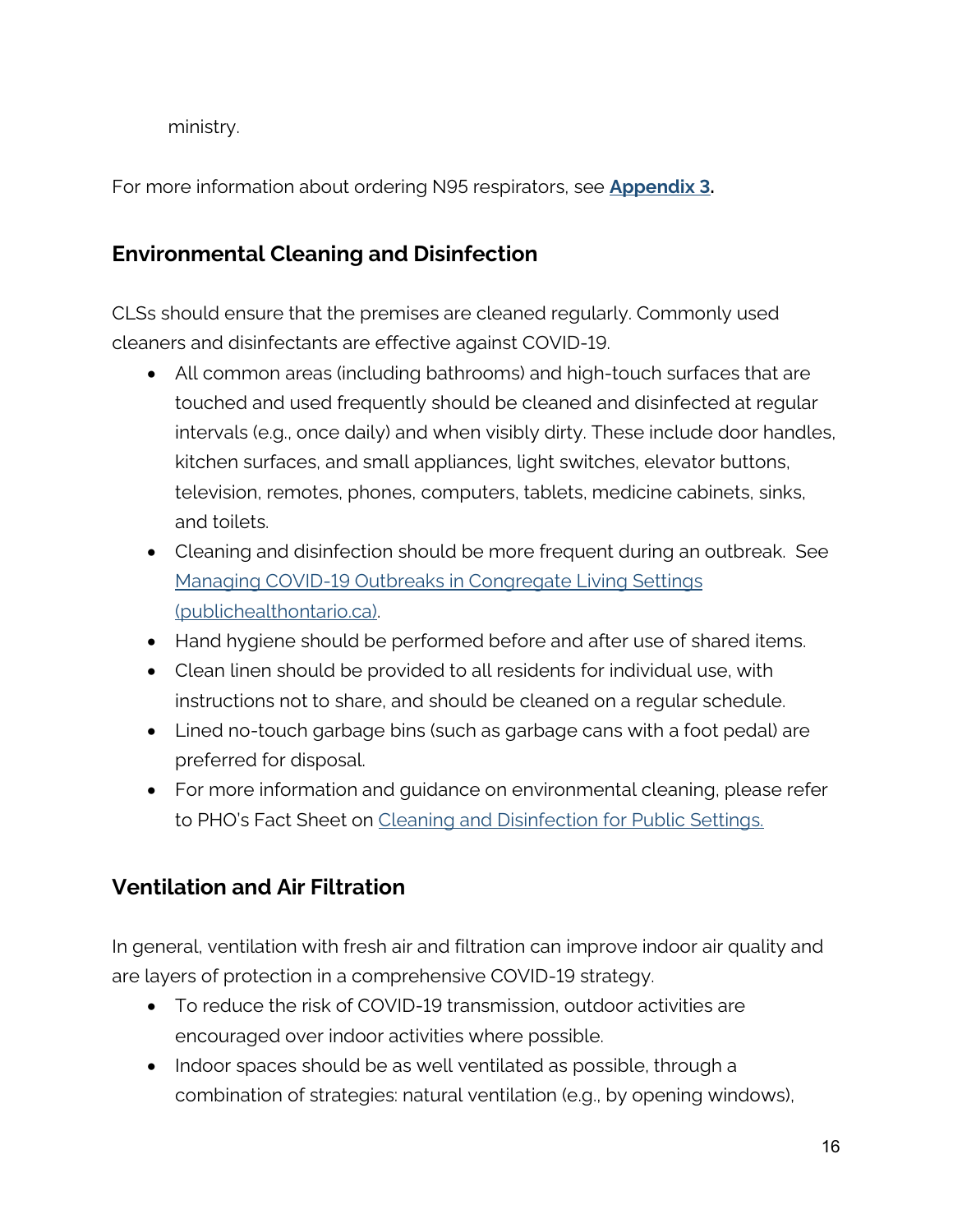local exhaust fans, or centrally by a heating, ventilation, and air conditioning (HVAC) system.

- Where ventilation is inadequate or mechanical ventilation does not exist, the use of [portable air cleaners](https://www.publichealthontario.ca/-/media/documents/ncov/ipac/2021/01/faq-covid-19-portable-air-cleaners.pdf?la=en) can help remove particles from the air. Expert consultation may be needed to assess and identify priority areas for improvement and improve ventilation and filtration to the extent possible given HVAC system characteristics.
	- o Ensure that HVAC systems are functioning properly through regular inspection and maintenance (e.g., filter changes).
	- o Service providers should consider, as part of regular HVAC maintenance, the type of filter used to support ongoing air quality improvements and should use the highest efficiency ventilation filters possible, without it having detrimental effects on overall HVAC system capacity performance.
	- o Minimum Efficiency Reporting Values, or MERV, report a filter's ability to capture particles. Filters with MERV-13 or higher ratings can trap smaller particles. Upgrading to a MERV-13 rated filter, or the highest-rated filter that your HVAC system fan and filter slot can accommodate could improve the system's efficacy in removing particles from circulated air. Service providers should consult with an HVAC expert if they are considering making changes to the type of filter they are using to ensure it is compatible with the system that they have on-site.
	- o For more information, see PHO's [Heating, Ventilation and Air Conditioning](https://www.publichealthontario.ca/-/media/documents/ncov/ipac/2020/09/covid-19-hvac-systems-in-buildings.pdf?la=en)  [\(HVAC\) Systems in Buildings and COVID-19.](https://www.publichealthontario.ca/-/media/documents/ncov/ipac/2020/09/covid-19-hvac-systems-in-buildings.pdf?la=en)
- Ventilation and filtration are important for overall indoor air quality as they help to dilute or reduce respiratory particles in a given space. However, they do not prevent transmission in close contact situations and need to be implemented as part of a comprehensive and layered strategy against COVID-19.

#### *HEPA Filters in Congregate Living Settings*

In September 2021 MCCSS began distributing HEPA filters to congregate living settings to support increased air quality and reduce the chance of potential exposure to COVID-19.

HEPA filters are air purification systems that capture a minimum of 99.97% of contaminants at 0.3 microns in size and will kill germs and viruses, remove airborne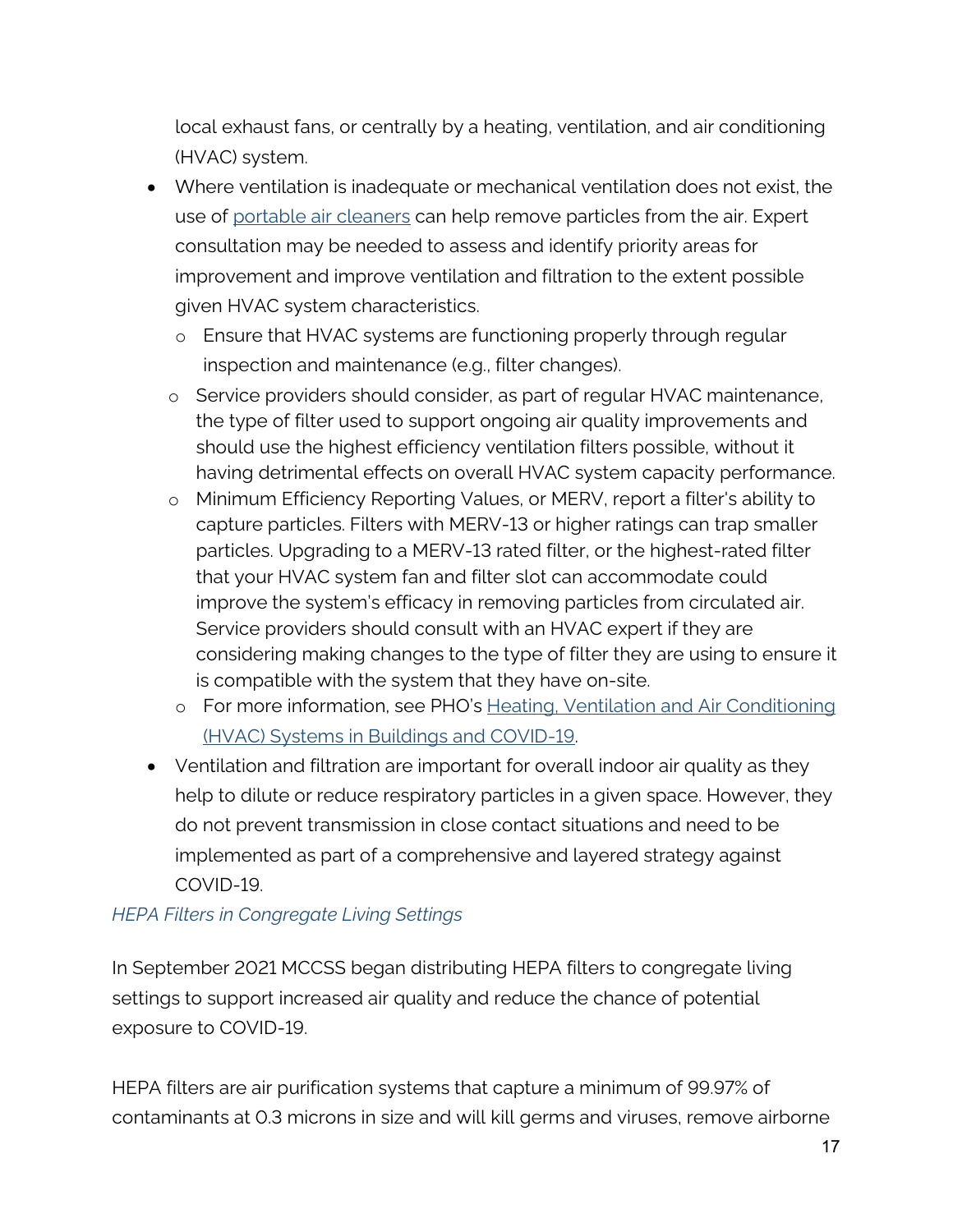chemicals and odours, and filter dust and pollen. The HEPA filters are portable, meet Canadian standards, and can be used in areas where residents and staff congregate. See additional detail [here.](https://www.publichealthontario.ca/-/media/documents/ncov/ipac/2021/01/faq-covid-19-portable-air-cleaners.pdf?la=en) 

Ontario's Science Table \*\* has advised about use and placement including:

- o The position of portable air cleaners in an indoor space should take into consideration the likelihood that aerosols/droplets are being captured by the intake and that the exhaust is not directed to occupants. Placement near the center of the room or near potential sources of SARS-CoV-2 droplets/aerosols (i.e., common rooms, dining rooms) is helpful.
- o It is also important that HVAC and supplemental ventilation/filtration systems are regularly maintained according to manufacturers' instructions and that measures are checked with the goal of optimization (e.g., air exchange rates, outdoor air intake, temperature, humidity).

\*\* [School Operation for the 2021-2022 Academic Year in the Context of the COVID-](https://covid19-sciencetable.ca/sciencebrief/school-operation-for-the-2021-2022-academic-year-in-the-context-of-the-covid-19-pandemic/)[19 Pandemic - Ontario COVID-19 Science Advisory Table \(covid19-sciencetable.ca\).](https://covid19-sciencetable.ca/sciencebrief/school-operation-for-the-2021-2022-academic-year-in-the-context-of-the-covid-19-pandemic/) See section: Achieving and Maintaining Adequate Air Quality through Ventilation and Filtration.

#### *Use of CO2 Monitors in Congregate Living Settings*

Carbon dioxide  $(CO_2)$  sensors may be used to help identify areas with poor ventilation (**they cannot identify the presence or absence of COVID-19 in the air**). During pandemic conditions, it is beneficial to keep indoor air as close to "fresh" outdoor conditions as possible, where outdoor air generally has a  $CO<sub>2</sub>$  concentration  $\lt$  450 parts per million (ppm). When CO<sub>2</sub> levels are consistently increasing over time, this is a strong signal that ventilation is inadequate for the number of occupants and/or their activities. However, because of the need to heat or cool air to keep the indoors comfortable,100% fresh air is not always possible and some amount of  $CO<sub>2</sub>$ buildup is unavoidable. Notably, the United States Centers for Disease Control and Prevention (CDC) and the Federation of European Heating, Ventilation and Air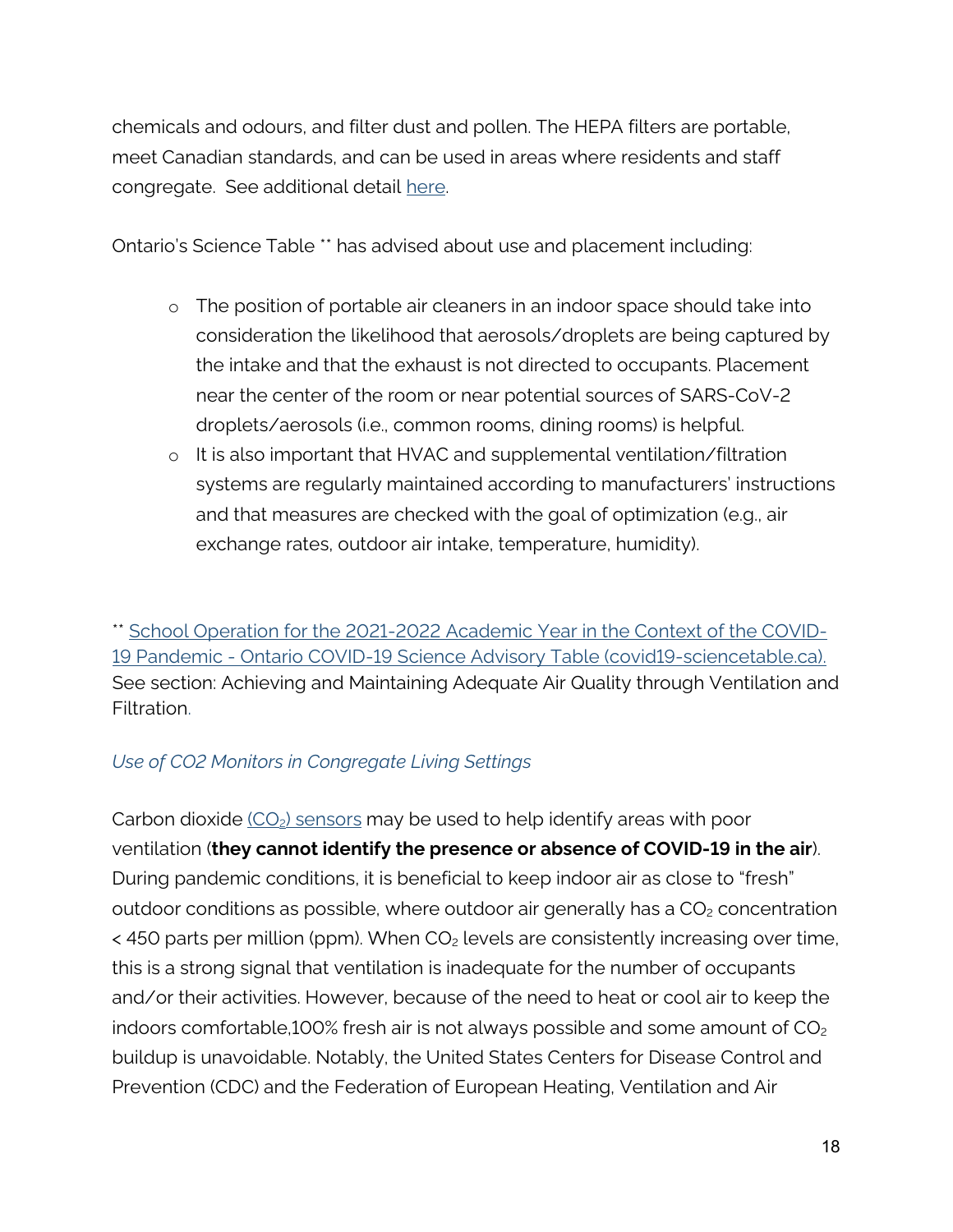Conditioning Associations (REHVA) have reduced their recommended indoor CO<sub>2</sub> levels to 800 ppm during pandemic conditions.

# <span id="page-18-0"></span>**COVID-19 Specific Policies and Procedures**

All CLSs should continue to have COVID-19 operational policies for their setting that take into consideration the physical, mental, emotional, and psychological wellbeing of the residents, while ensuring that their policies are culturally appropriate and responsive to their residents' needs.

These policies should consider different levels of COVID-19 risk in the setting and in the community. CLSs should plan for contingencies when activities may need to be curtailed to ensure the health and safety of the residents, staff, and visitors in the setting. Activities should be modified, limited, postponed, or paused under the following circumstances:

- If a resident is self-isolating for any reason;
- If a resident resides in a COVID-19 outbreak area of the CLS;
- To align with any provincial or regional restrictions; and/or
- As directed by the local PHU.

#### <span id="page-18-1"></span>**Admissions and Transfers**

**Pre-screening of new admissions/transfers:** As much as possible, new residents should be screened over the phone for [signs and symptoms of COVID-19](http://www.health.gov.on.ca/en/pro/programs/publichealth/coronavirus/docs/2019_reference_doc_symptoms.pdf) before admission (intake).

- Regardless of whether pre-admission screening has taken place, the CLS should also conduct **active screening** in-person upon the arrival of the resident to the setting (see above).
- In general, admissions and transfers to a CLS in a COIVD-19 outbreak should be avoided. However, if the risks of not admitting a resident are determined to outweigh the risks of admitting the resident into a CLS in an outbreak,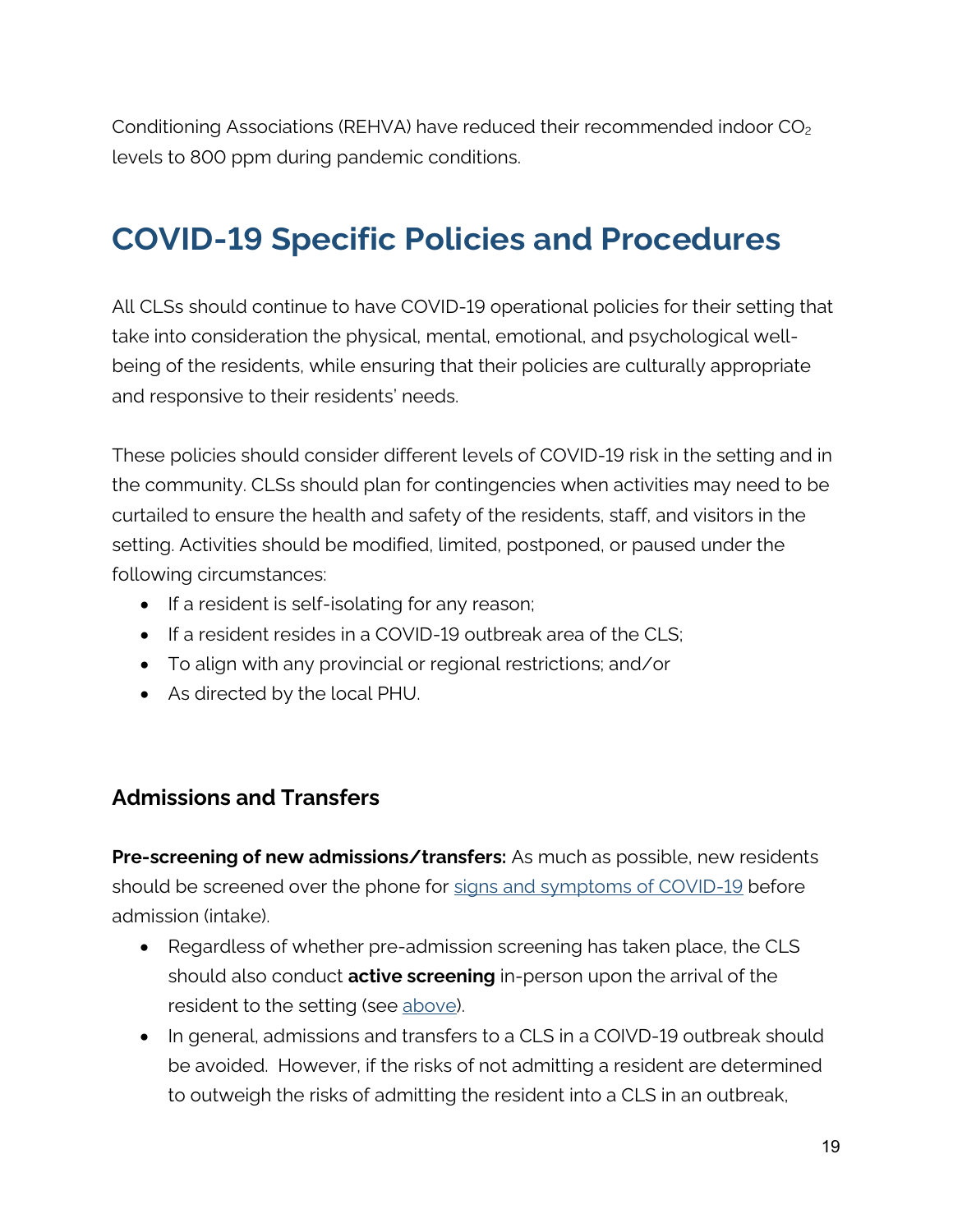consultation with the local PHU should be considered. The following riskbased considerations may be taken into account:

- o Residents without active COVID-19 infection may be admitted or transferred to an area of the CLS not in outbreak, with their informed consent.
- o Residents with active COVID-19 infection, or who fail active screening, may be admitted/transferred to an outbreak area of the CLS, with their informed consent. Ideally, residents admitted into this situation should be admitted into a private room.
- For **individuals who are partially vaccinated, unvaccinated, or for whom their COVID-19 vaccination status is unknown**, they should:
	- o Follow additional precautions until they receive a negative result on a COVID-19 PCR test **OR** 10 days have passed:
	- o Monitor for symptoms.
	- o Avoid using common areas; however, if a common area cannot be avoided, the resident must use a medical (surgical/procedural) mask if tolerated.
	- o Limit contact with other residents.
	- o Only participate in group activities if physical distancing is maintained (i.e. 2 metres) and a medical (surgical/procedural) mask is used for the duration of the activity.
	- o Practice proper hand hygiene by washing hands often (using soap and water or using ABHR).
	- o Adhere to respiratory etiquette.
- CLSs should consider whether it is necessary, safe, and operationally appropriate to proceed with or postpone the admission of those who fail their active screening and/or test positive. This decision should be made in consultation with the local PHU. If admission is postponed, individuals should be referred to other organizations or services in the community where they can be safely housed for their self-isolation period.
- Any resident being admitted or transferred, regardless of their COVID-19 vaccination status, who is identified as having symptoms, exposure, and/or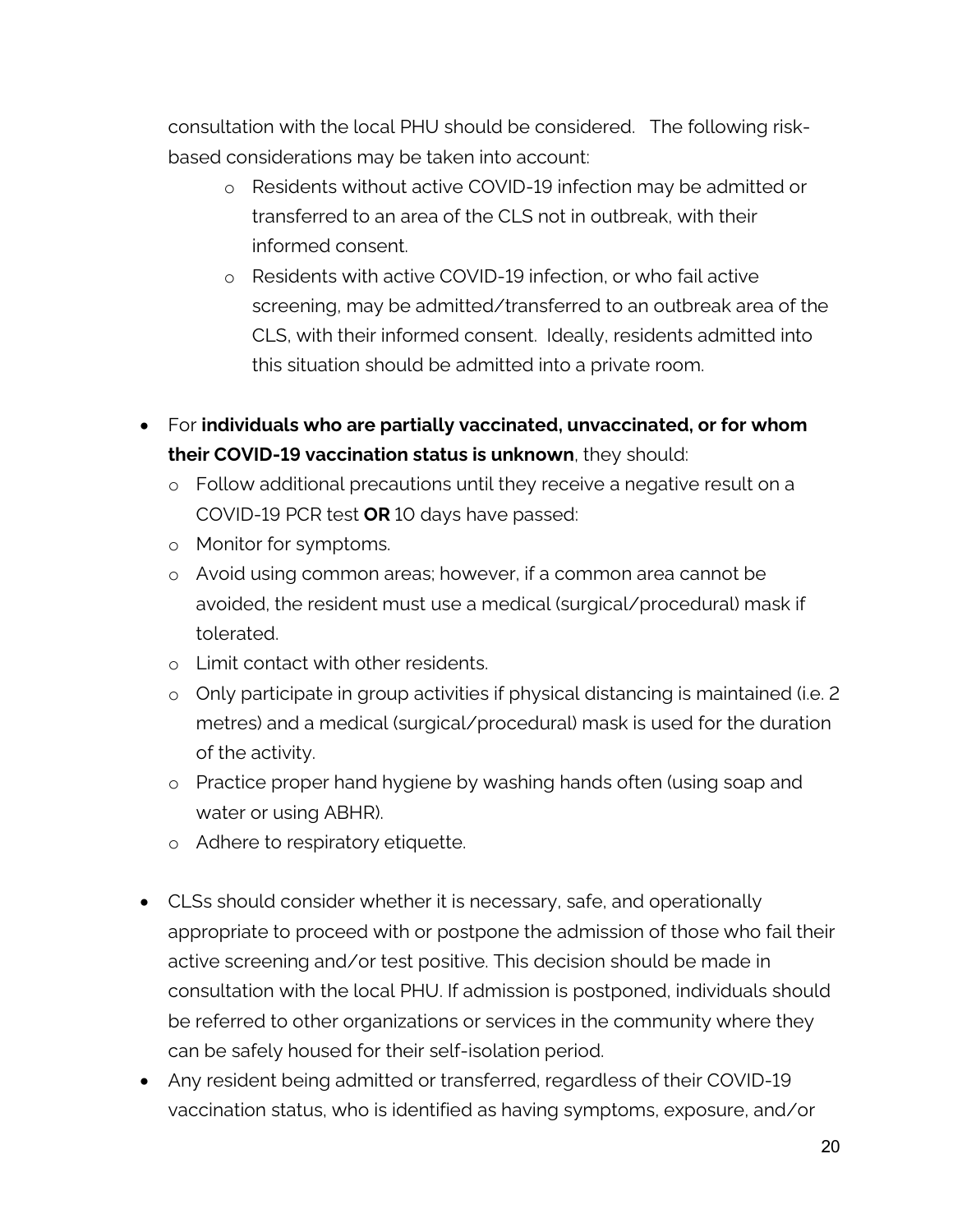diagnosis of COVID-19 must be placed on [Droplet and Contact Precautions](https://www.publichealthontario.ca/-/media/documents/ncov/ipac/ipac-additional-precautions-non-acute-care.pdf?la=en) and managed as per the Management of Cases and Contacts of COVID-19 in [Ontario.](https://www.health.gov.on.ca/en/pro/programs/publichealth/coronavirus/docs/contact_mngmt/management_cases_contacts_omicron.pdf)

> • Individuals who have previously tested positive for COVID-19 in the last 90 days (based on positive rapid antigen test or molecular test results) and have since been cleared are exempt from isolation and testing should they have a subsequent exposure, as long as they are currently asymptomatic.

### <span id="page-20-0"></span>**Absences (short-stay and overnight)**

When a resident leaves the CLS on an absence for any reason, they should be provided with a medical (surgical/procedural) mask, unless they are subject to a masking exemption (see masking section above for more information) and should also be reminded to follow general public health guidance in the community In community spaces where masking is not mandated, residents may choose to wear a mask or not to.

• Depending on the nature of the CLS and the residents, when operationally feasible and appropriate (e.g. when there is an overnight or extended absence of a resident in a setting serving immunocompromised individuals or those at higher risk of severe disease due to COVID-19), residents should be actively screened upon their return to the CLS.

CLSs should have policies in place that enable the setting to flexibly adjust their absence policies where necessary. This includes limiting or restricting **short-stay recreational outings** and **general overnight absences** if the CLS is in an outbreak.

• There may be circumstances in which absences must be permitted. CLSs should seek the advice of the local PHU on how to facilitate an absence safely in these circumstances, which may include absences: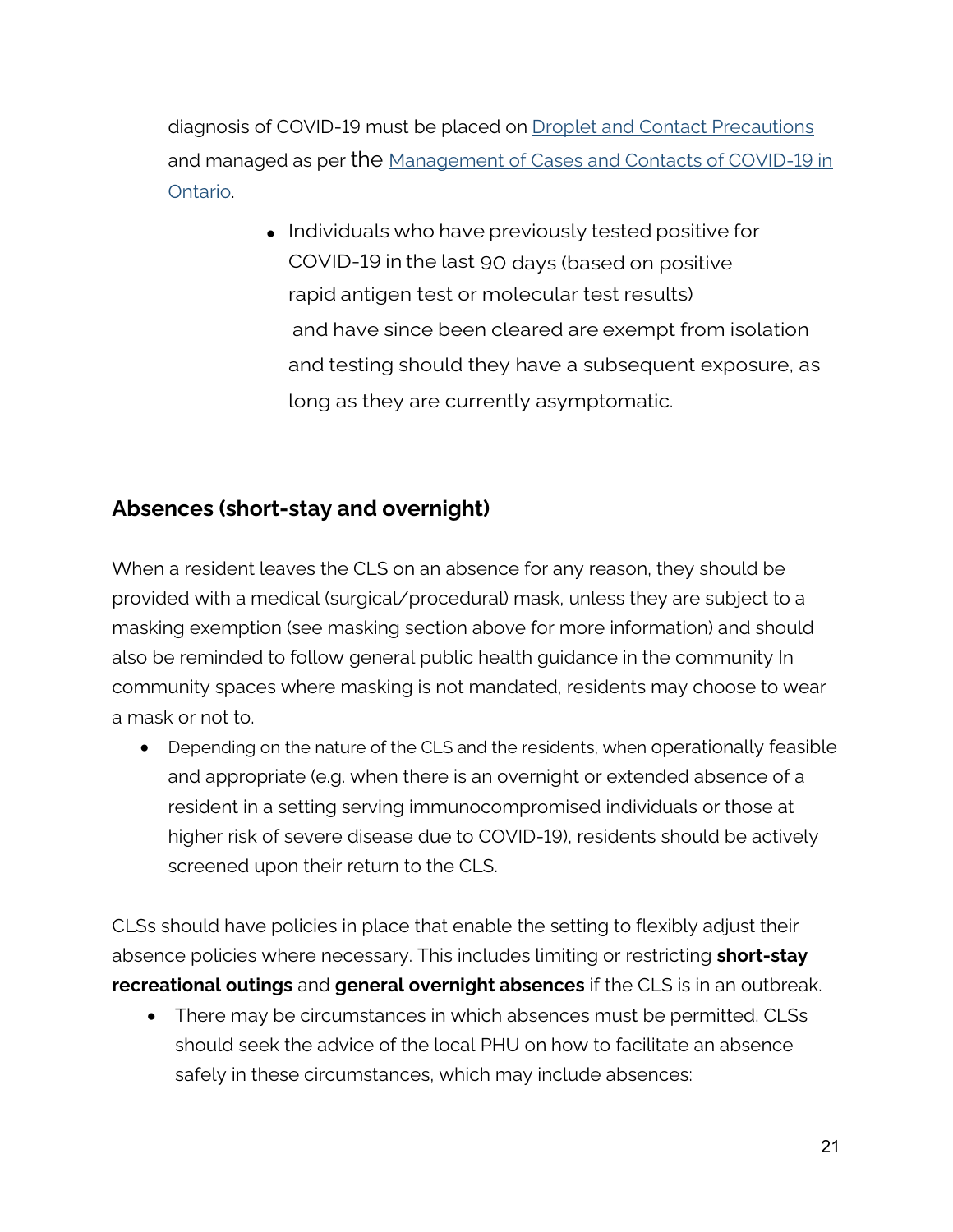- To seek medical care or for palliative/compassionate reasons, which must not be denied at any time.
- To mitigate any undue hardship for the resident, recognizing the specific needs and challenges that many residents of CLSs may face (e.g., to access support persons or services which may include but are not limited to social workers, case supervisors, group sessions, and/or other paramedical care for mental health and/or substance use).

### <span id="page-21-0"></span>**Visitors**

The following pre-requisites must be met before accepting visitors in a setting:

- Proactive and ongoing communication with residents, families/friends, and staff about on-site visit procedures, which should include, but not be limited to:
	- o Visit scheduling protocols and any site-specific policies (e.g., outbreak);
	- o PPE requirements for indoor/outdoor visitors (see sections on masking and PPE above).
	- o Operational procedures such as limiting movement inside the CLS, if applicable, and ensuring visitors' agreement to comply with the procedures prior to each visit.
	- o Identification of dedicated indoor and outdoor visitation areas.
	- o A list/log of visitors and their contact information, which is to be made available to relevant staff and for PHU case and contact management, as needed. Logs are to be kept for a minimum of one month.
	- o An approach to dealing with non-adherence to these policies and procedures, including the discontinuation of visits where appropriate.
- Protocols are in place to maintain IPAC standards prior to, during and after visits, which include:
	- $\circ$  Active screening of all visitors upon arrival, with policies and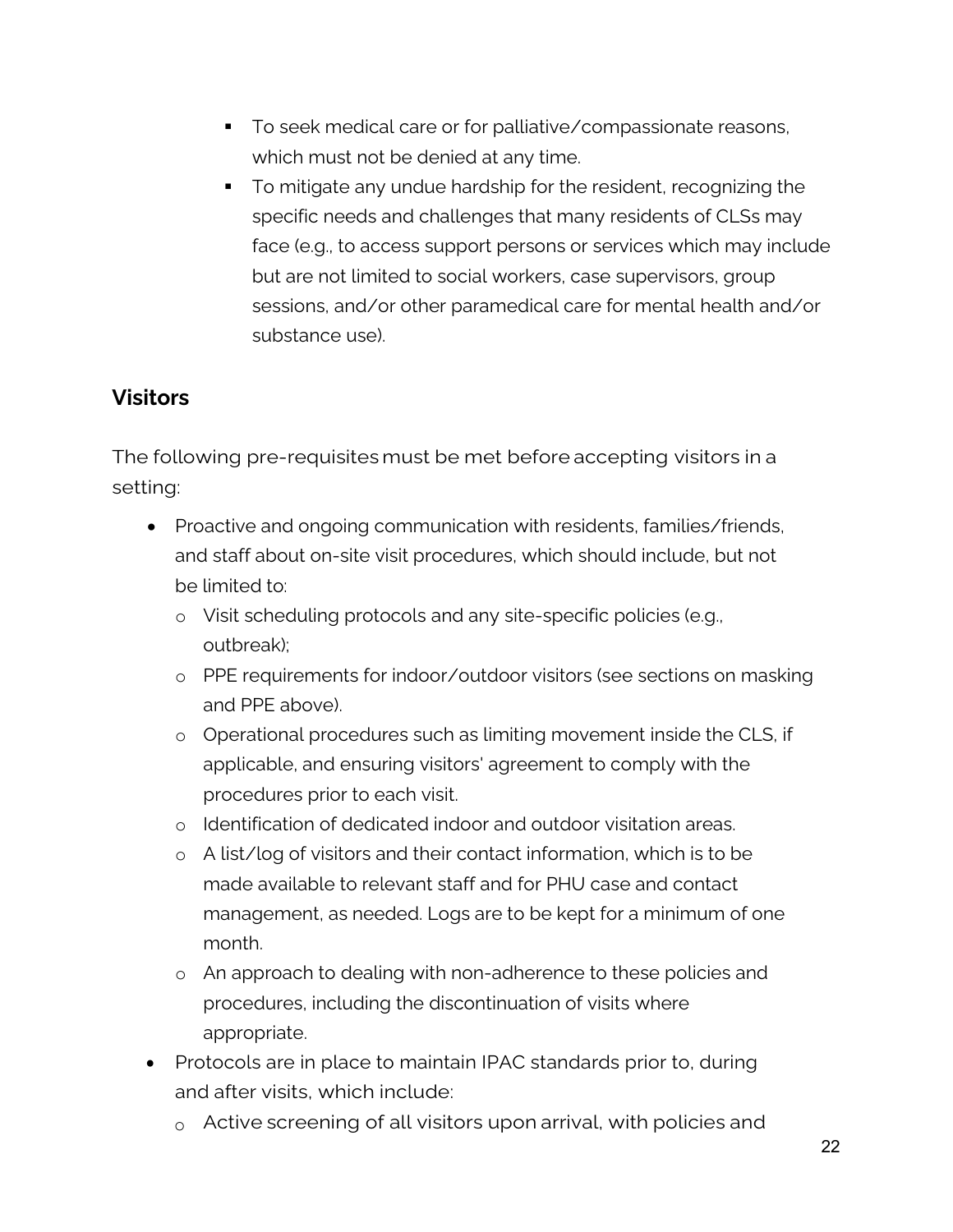protocols in place to admit entry to only those who pass the screening.

- o Proper [respiratory](https://www.publichealthontario.ca/-/media/documents/c/2013/clincial-office-cough-signage.pdf?la=en) etiquette and frequent hand [hygiene.](https://www.publichealthontario.ca/-/media/documents/J/2009/jcyh-handwash.pdf)
- $\circ$  Education on all required protocols will be provided by the site.
- o Adequate staffing to implement visitation protocols and continue ongoing operations within the setting.
- o Environmental cleaning and disinfection of the visitation space(s) (including washrooms), following recommended IPAC standards.
- $\circ$  Where appropriate, the CLS is able to facilitate visits in a manner that permits physical distancing, including identifying a space(s) where visiting takes place and the areas that are off-limits to visitors (e.g., common areas, etc.), and the maximum capacity limit based on ability to physically distance within a designated space.
- $\circ$  Scheduling of indoor non-essential visits to ensure physical distancing within a designated space can be maintained.
- For each visit, all essential and non-essential visitors must:
	- $\alpha$  Pass an active screening questionnaire that screens for [COVID-](https://covid-19.ontario.ca/download-covid-19-screenings#worker-and-employee-screening)19 signs and symptoms.
	- $_{\circ}$  Read and agree to the parameters of the visit set out by the service providerin compliance with this document and public health direction.
	- $\circ$  Share their contact information, which will be made available to relevant staff and for PHU contact tracing activity, as needed.
	- $\circ$  Remain within designated spaces as identified by the service provider.
- CLSs may choose to request a visitor attestation to the acceptance of the visitor protocols and the consequences of failure to adhere to them.

#### <span id="page-22-0"></span>**Communal Activities for Residents**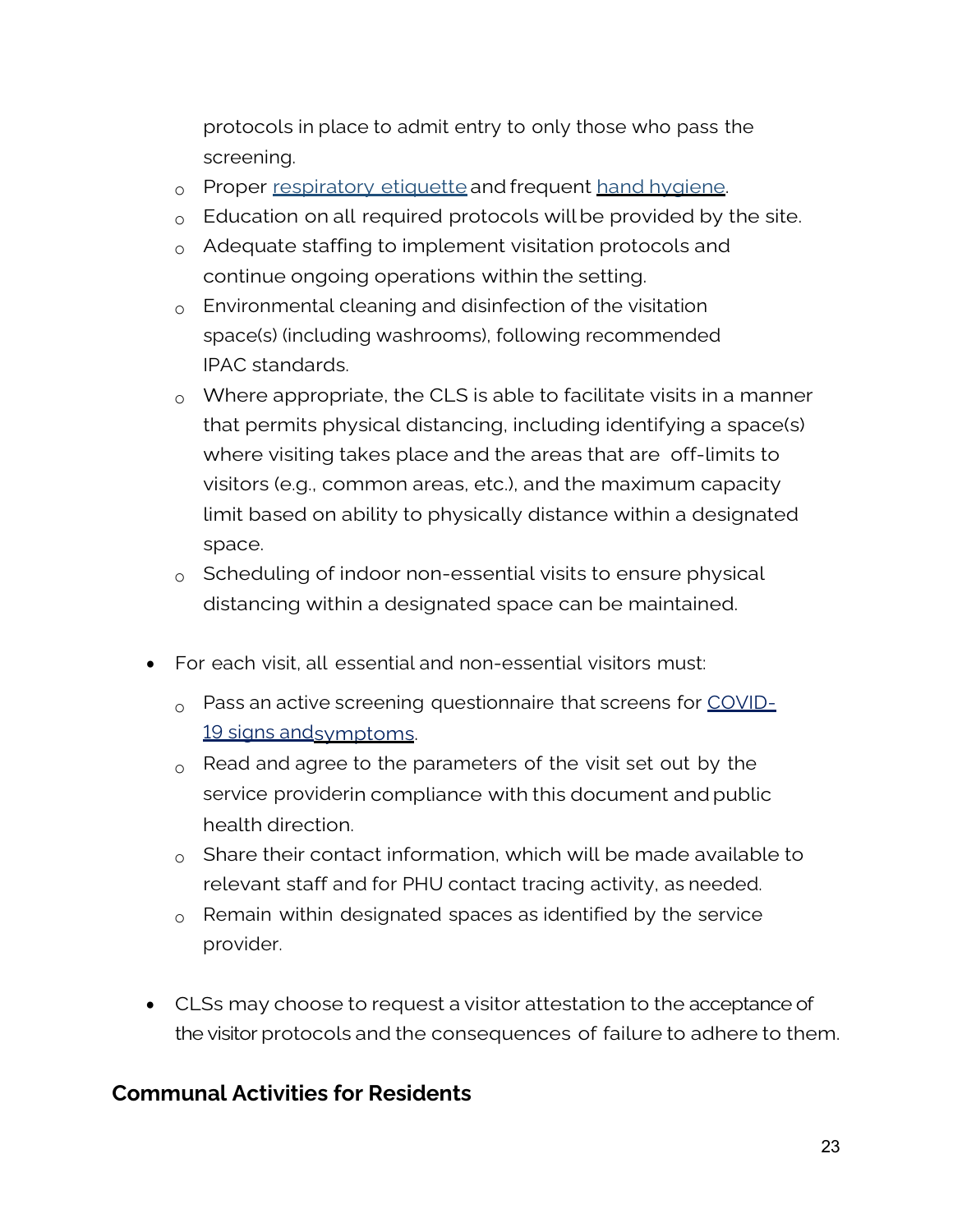There are many cognitive, social, and psychological benefits for residents to participate in communal dining and other forms of activities. CLSs are strongly encouraged to continue with programs and activities for their residents while ensuring that they align with public health recommendations and in consideration of the measures outlined in this document in order to reduce the risk of COVID-19 transmission for residents while outside of the CLS.

This includes community-based programs and activities that are also open to residents (i.e., day programs).

Some considerations for reducing the risk of COVID-19 in group settings include:

- Keeping the groups (cohorts) as consistent as possible to reduce the number of potential high-risk contacts in the event of COVID-19 exposure;
- Keeping the size of the groups small recognizing that group sizes may need to be balanced to address the psychosocial needs of the residents, the CLS's staffing capacity, and/or take into consideration any capacity limits for indoor areas;
- Ensuring same staffing assignment to each group where operationally feasible; and
- Ensuring that residents wear medical (surgical/procedural) masks, unless they are subject to a masking exemption, and practicing physical distancing, particularly in settings that serve transient and/or a large number of residents (see sections on [physical distancing](#page-11-0) and [masking](#page-12-0) above).
- Using larger spaces and improving ventilation (e.g. opening windows and doors), and moving communal activities to outdoor areas, where feasible.
	- This section does not apply to CLSs that already function like a household.

# <span id="page-23-0"></span>**Caring for Residents Who Need to Self-Isolate**

**Note:** Some residents of CLS may live with certain conditions and/or experience undue hardships when it comes to self-isolation and/or frequent COVID-19 testing (e.g., mental health, behavioural or cognitive conditions, substance use,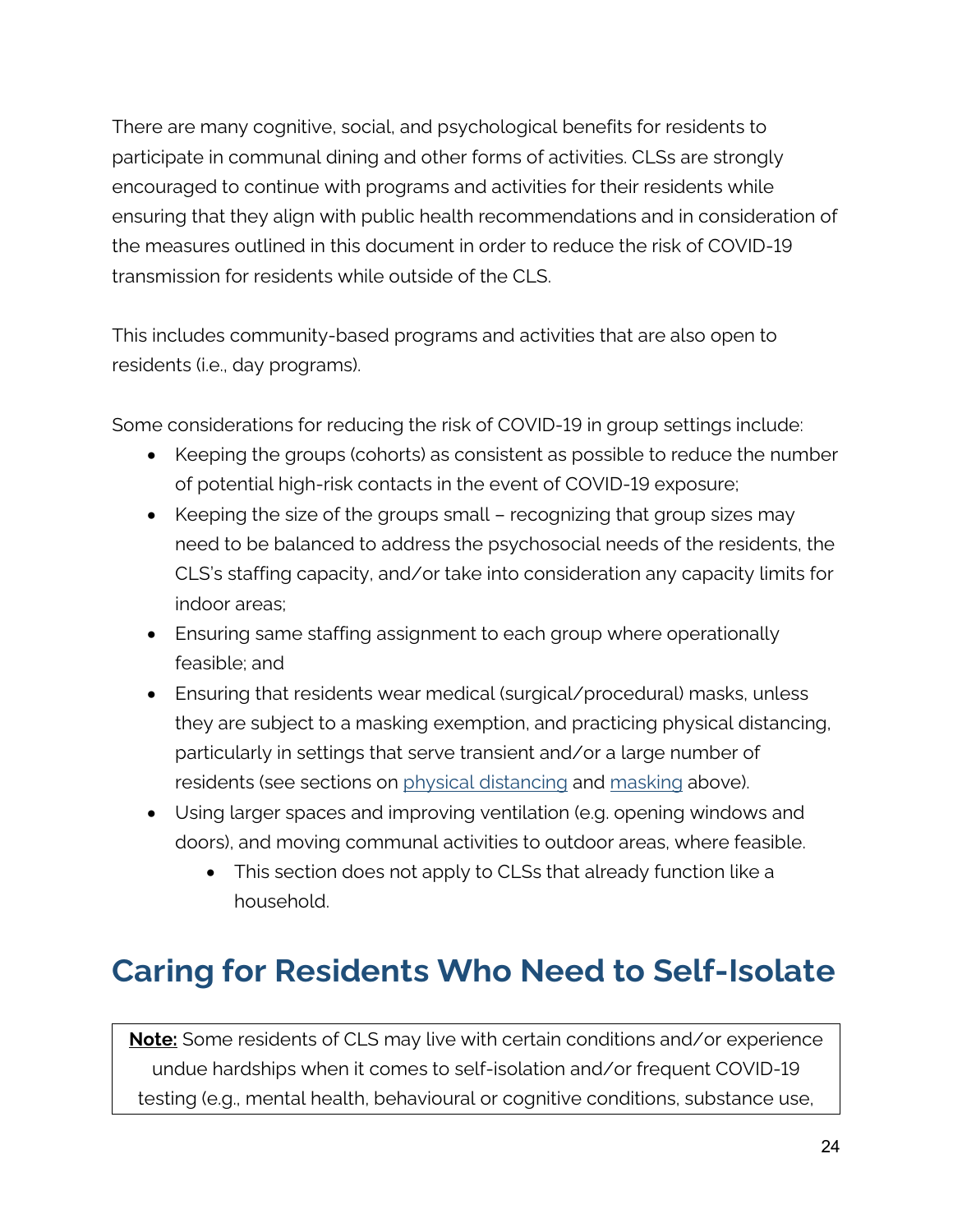trauma/violence, and/or other precarious factors). This should not result in refusal of services and CLSs should work with the resident and the PHU to identify resident-centered solutions that can reduce the potential risk of COVID-19 transmission and mitigate potential harms. Examples include permitting some degree of socialization or outdoor breaks during a self-isolation period. Layering as many public health measures possible, such as masking and physical distancing, will be extremely important.

Residents who need to **self-isolate on [Droplet and Contact Precautions](https://www.publichealthontario.ca/-/media/documents/ncov/ipac/ipac-additional-precautions-non-acute-care.pdf?la=en)** include:

- Residents who have not passed active screening following return from an overnight/extended absence (see [above\)](#page-7-1);
- Residents who are unwell with symptoms of COVID-19 and/or other common respiratory infections, such as influenza;
- Residents awaiting test results for COVID-19 and/or other common respiratory infections;
- Residents who have tested positive for COVID-19 and/or other common respiratory infections;
- Residents who have been identified as close contacts of a known case of COVID-19 and/or instructed to self-isolate by the local PHU.

Any resident who is [self-isolati](https://www.publichealthontario.ca/-/media/documents/ncov/factsheet-covid-19-how-to-self-isolate.pdf?la=en)ng should be placed in a single room with a door that closes and, if feasible, have access to a private bathroom.

• If this is not possible, at the direction of the local PHU, the resident may be grouped (cohorted) with others who have tested positive for COVID-19 and are in self-isolation. In this case, each resident should wear a medical (surgical/procedural) mask, unless they are subject to a masking exemption (see [masking](#page-12-0) section for more information), and maintain as much distance as possible from others. See PHO's [Cohorting in Outbreaks in Congregate](https://www.publichealthontario.ca/-/media/documents/ncov/cong/2020/06/focus-on-cohorting-outbreaks-congregate-living-settings.pdf?la=en)  [Living Settings](https://www.publichealthontario.ca/-/media/documents/ncov/cong/2020/06/focus-on-cohorting-outbreaks-congregate-living-settings.pdf?la=en) document for further guidance on developing cohorts of residents in CLSs during an outbreak.

If a resident needs to leave self-isolation:

• They should maintain physical distance from others and wear a medical (surgical/procedural) mask, unless they are subject to a masking exemption,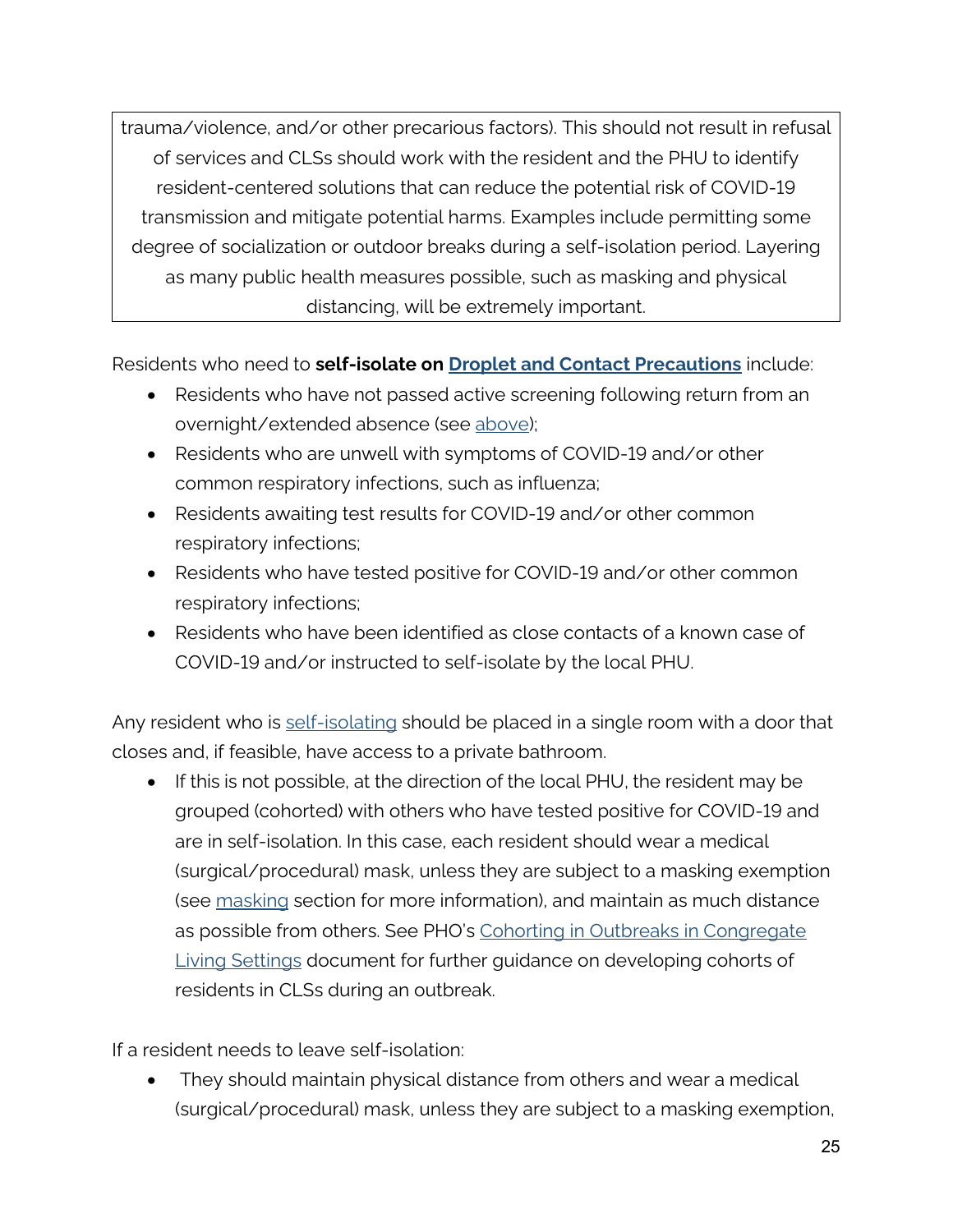for the entire time they are outside of their room. This includes when accessing a shared bathroom or leaving the CLS to seek external care.

- Staff providing direct care should take appropriate precautions depending on the nature of the planned interaction and what is known about the health status of the resident. This includes ensuring that staff are wearing appropriate PPE (i.e., minimum of medical (surgical/procedural) mask and eye protection) when providing care to a resident (within 2 metres). Gloves and gowns should also be worn if providing direct care where skin or clothing could become contaminated. See [PHO's Interim IPAC](https://www.publichealthontario.ca/-/media/documents/ncov/updated-ipac-measures-covid-19.pdf?la=en)  [Recommendations for Use of Personal Protective Equipment for Care of](https://www.publichealthontario.ca/-/media/documents/ncov/updated-ipac-measures-covid-19.pdf?la=en)  [Individuals with Suspect or Confirmed COVID-19](https://www.publichealthontario.ca/-/media/documents/ncov/updated-ipac-measures-covid-19.pdf?la=en) for more information on PPE use.
- CLSs should have plans to address:
	- o How and where the resident can be clinically assessed and/or [tested for](https://covid-19.ontario.ca/covid-19-test-and-testing-location-information)  [COVID-19](https://covid-19.ontario.ca/covid-19-test-and-testing-location-information) (e.g., assessment centre, health care provider on site);
	- o How and where to self-isolate the resident for the duration of their required self-isolation period. Wherever possible, private rooms are preferred;
	- o How to support the resident remaining in their room, including the ability to receive meals in their room, to have hygiene and essential care services provided for, and, if possible, not sharing a bathroom with others;
	- o How to safely support the use of shared facilities by the resident in selfisolation where required. This may include maintaining physical distancing, staggering access, and undertaking thorough cleaning and disinfection of shared spaces;
	- o Who will monitor the resident's symptoms and how often this will be done, what PPE is required, and how to determine when additional medical care and intervention is required; and
	- o What to do if a resident develops severe symptoms; and
	- o How to access private transportation if there is a need to transfer the resident, including if they need to be transferred to an external location.
	- o Public transportation should be avoided.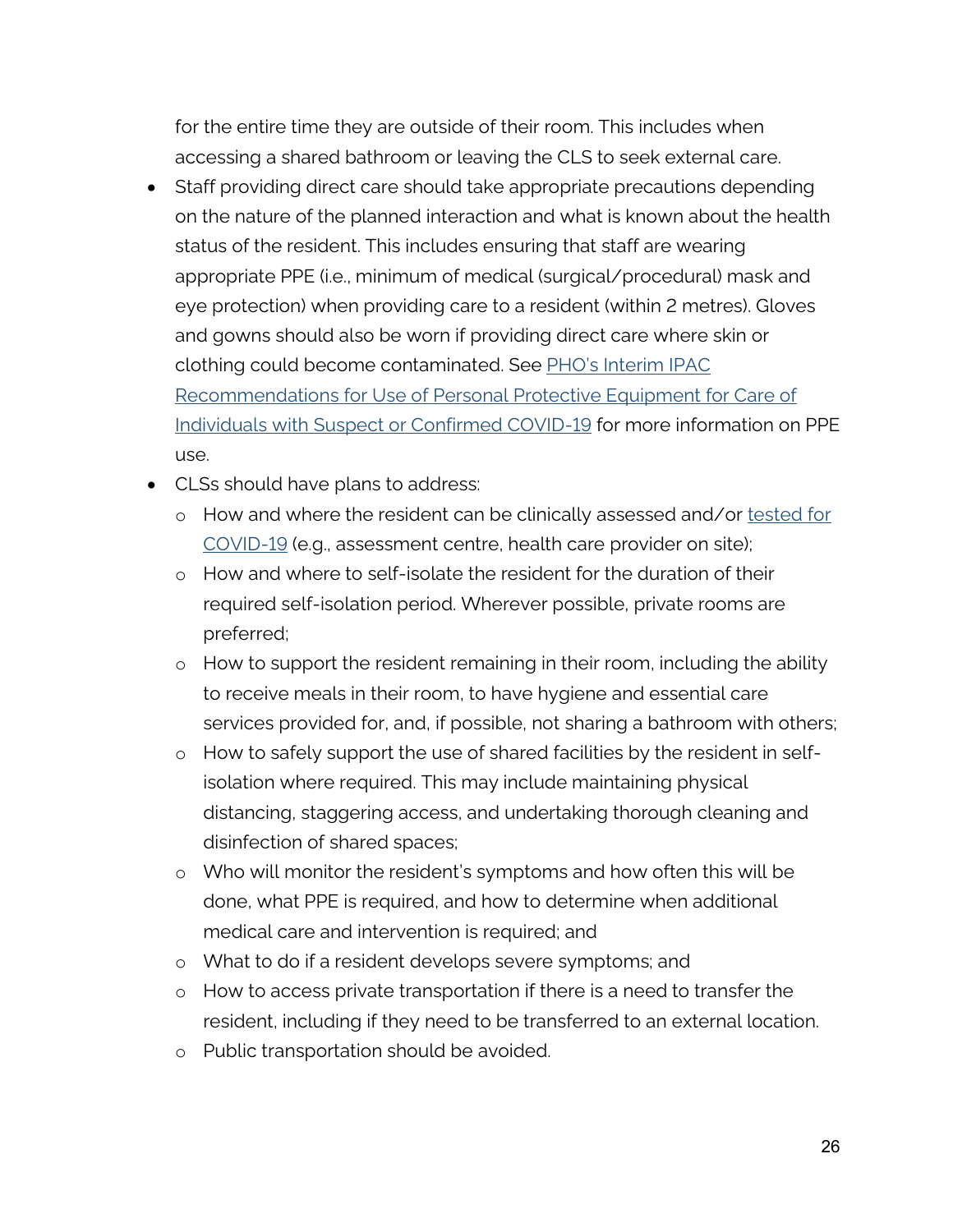o CLSs should proactively alert their local PHU if self-isolation is not possible on site and to identify alternate isolation location(s) with municipal and/or health system partners.

# <span id="page-26-0"></span>**Responding to a Symptomatic Individual**

**When a resident(s) is symptomatic:** Regardless of their COVID-19 vaccination status, any resident who is exhibiting [signs or symptoms](https://www.health.gov.on.ca/en/pro/programs/publichealth/coronavirus/docs/2019_reference_doc_symptoms.pdf) consistent with an acute respiratory illness including COVID-19 should be self-isolated (see [Caring for](#page-23-0)  [Individuals Who Need to Self-Isolate,](#page-23-0) above) and tested.

**When a staff or a visitor is symptomatic:** All symptomatic staff or visitors should not be permitted to enter the CLS. If they become symptomatic during their shift or visit, they should be asked to leave immediately and/or isolated until they can safely leave the CLS. They should be instructed to continue to self-isolate, seek medical assessment as required, and be encouraged to get molecular testing for COVID-19. Note that staff, volunteers and visitors in highest risk settings are eligible and prioritized for PCR testing.

Note: per page 12, visitor policies are to incorporate allowances for visitors that fail screening in certain circumstances (i.e.. compassionate and/or palliative reasons).

#### <span id="page-26-1"></span>**Mandatory Positive Case Reporting:**

#### **CLS must contact PHU when**:

- There is a probable case of COVID-19 in the CLS, OR
- There is a confirmed case of COVID-19 in the CLS; OR
- An outbreak is suspected based on ill residents, staff, and/or frequent visitors.

#### **CLS must also:**

• Continue to report COVID-19 cases through the ministry's Serious Occurrence Reporting, and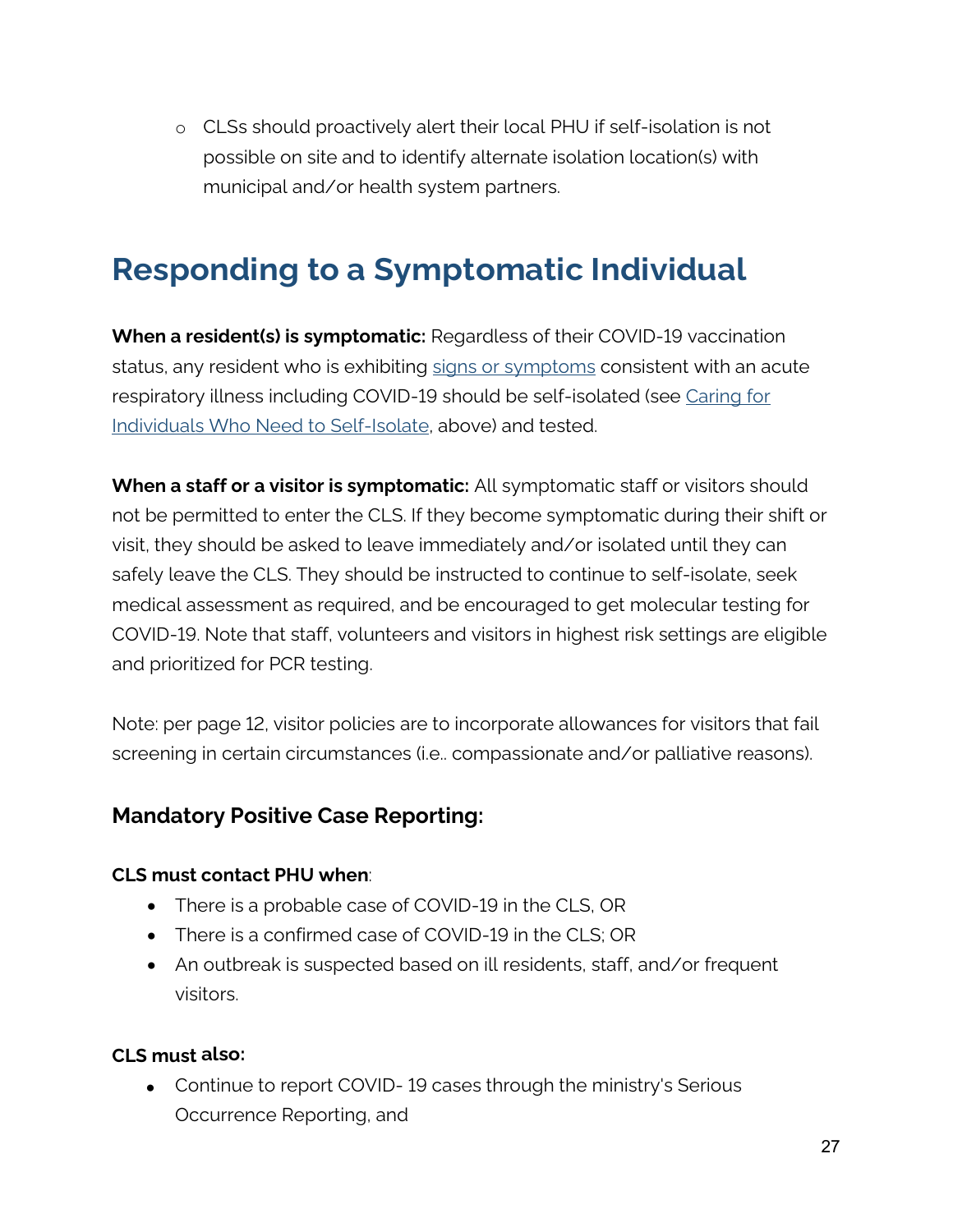• Provide regular status updates to their primary ministry contact.

# <span id="page-27-0"></span>**Case and Contact Management**

PHUs are responsible for COVID-19 case and high-risk contact (HRC) management. CLSs should follow all advice and direction received from the PHU with respect to self-isolation (case management) and contact management when a resident, staff, or visitor of the setting is confirmed positive for COVID-19.

For further information, including case and contact management recommendations for staff and visitors, refer to the following provincial guidance document:

• [Management of Cases and Contacts of COVID-19 in Ontario.](https://www.health.gov.on.ca/en/pro/programs/publichealth/coronavirus/docs/contact_mngmt/management_cases_contacts_omicron.pdf)

# <span id="page-27-1"></span>**Outbreak Management**

**Declaring an outbreak:** The following definitions are for surveillance purposes only. PHUs have the discretion to declare a suspected or a confirmed outbreak based on the results of their investigation, including when the definitions below are not completely met.

- **A suspect outbreak** in a CLS is defined as one lab-confirmed COVID-19 case in a resident.
- **A confirmed outbreak** in a CLS is defined as two residents and/or staff (or other visitors) in a CLS each with a positive PCR test or rapid molecular test OR rapid antigen test AND with an epidemiological link, within a 10-day period.
	- \*Epidemiological link defined as: reasonable evidence of transmission between clients/staff/other visitors AND there is a risk of transmission of COVID-19 to other clients within the CLS.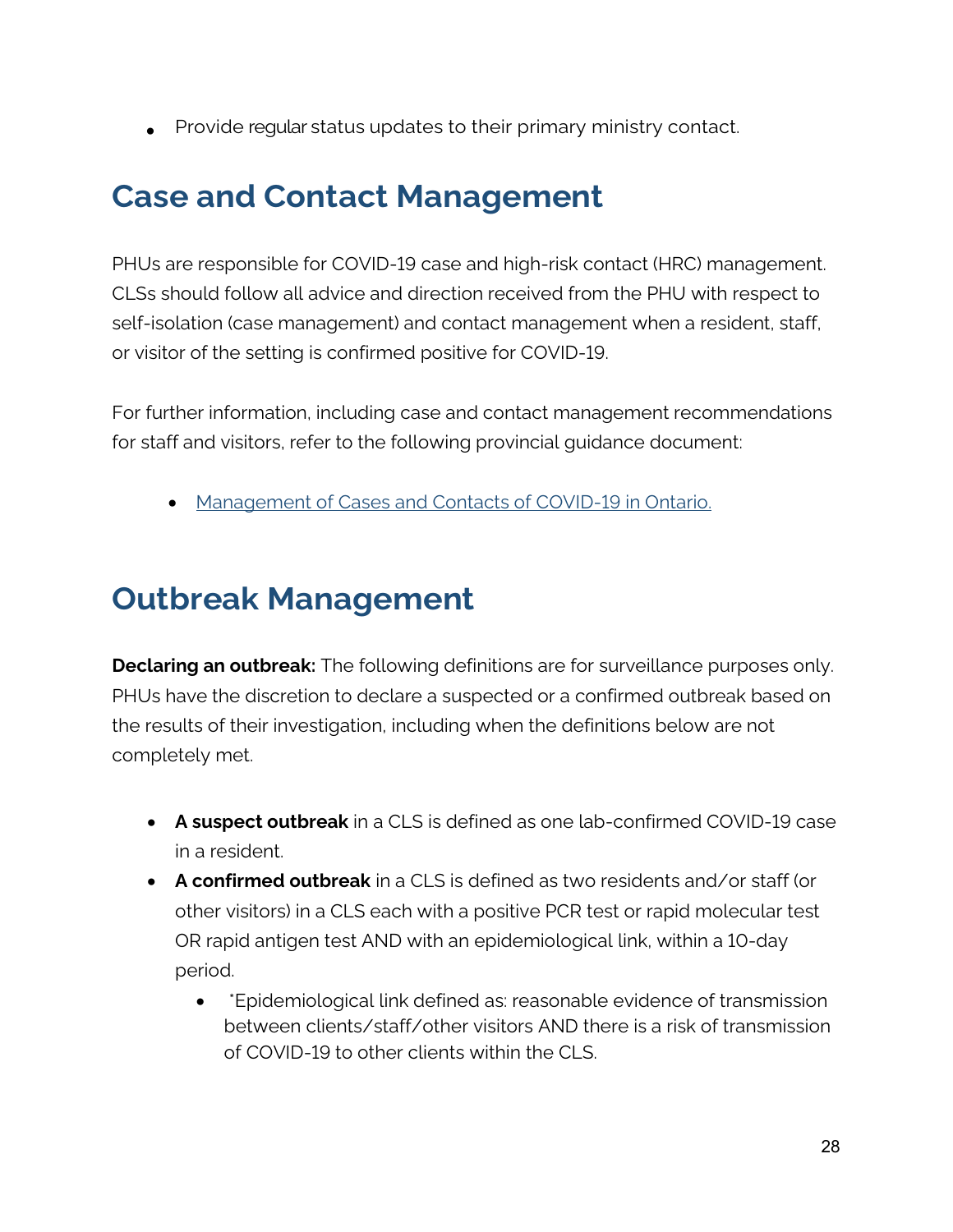**Outbreak management:** the local PHU is responsible for investigating (e.g., determining when cases are epidemiologically linked), declaring and managing outbreaks under the *Health Protection and Promotion Act*. As such, the local PHU directs and coordinates the outbreak response. CLSs should adhere to any guidance provided by the local PHU with respect to implementation of outbreak response measures.

- Additional information can be found in the following:
	- o Management [of Cases and Contacts of COVID-19 in Ontario.](https://www.health.gov.on.ca/en/pro/programs/publichealth/coronavirus/docs/contact_mngmt/management_cases_contacts_omicron.pdf)
	- o Also see PHO's [Checklist: Managing COVID-19 Outbreaks in](https://www.publichealthontario.ca/-/media/documents/ncov/cong/2020/05/managing-covid-19-outbreaks-congregate-living-settings.pdf?la=en)  [Congregate](https://www.publichealthontario.ca/-/media/documents/ncov/cong/2020/05/managing-covid-19-outbreaks-congregate-living-settings.pdf?la=en) [Living Settings d](https://www.publichealthontario.ca/-/media/documents/ncov/cong/2020/05/managing-covid-19-outbreaks-congregate-living-settings.pdf?la=en)ocument to provide further guidance on managing COVID-19 outbreaks in congregate settings.

**Outbreak testing** in a CLS is directed by the local PHU. This should be guided by the [Management of Cases and Contacts of COVID-19 in Ontario.](https://www.health.gov.on.ca/en/pro/programs/publichealth/coronavirus/docs/contact_mngmt/management_cases_contacts_omicron.pdf)

- PHUs will advise the CLS on the need and the frequency for repeat testing as part of an ongoing outbreak investigation to identify additional cases.
- If large numbers of individuals in a CLS require testing, the local  $PHU$  and the CLS provider should consider making arrangements to either bring testing services to the setting or make arrangements with the local COVID-19 Assessment Centre.
	- o At this time, RATs are not intended for diagnostic purposes in highest risk settings given the limited sensitivity of RATs compared with PCR testing; however, they may be used to facilitate case, contact, and outbreak management. The results of a RAT may be used to declare a suspect or confirmed outbreak while awaiting PCR or rapid molecular diagnostic test results. If a RAT is used for a staff or client with symptoms or high-risk exposure, PCR or rapid molecular testing should be performed in parallel.
	- o Negative RAT results should not be used independently to rule out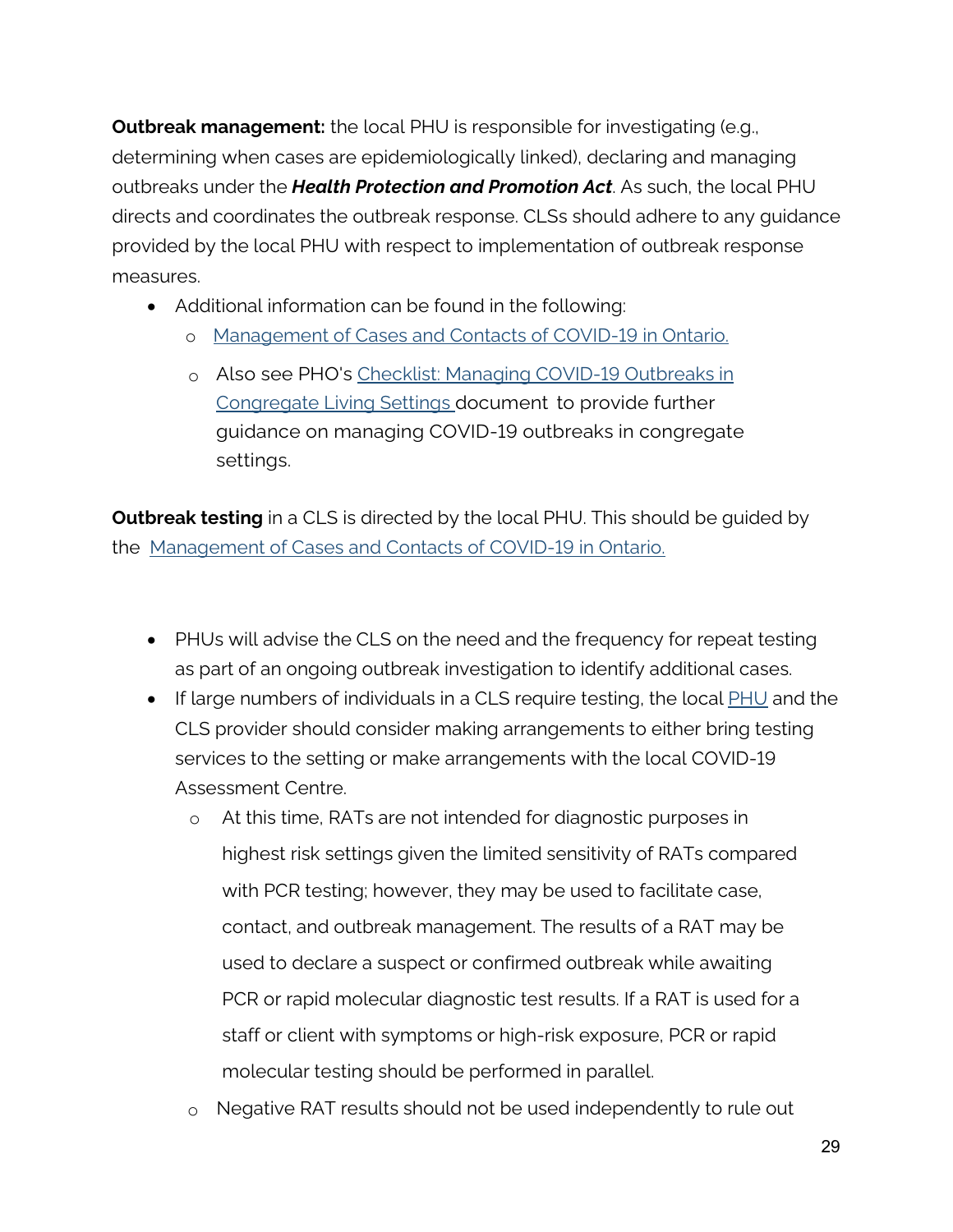COVID-19 in an outbreak situation or for a symptomatic individual or a close contact who works or resides in a CLS due to the limited sensitivity of RATs.

**Outbreak measures** are any action or activity that can be used to help prevent, eliminate, or reduce the ongoing transmission of COVID-19. The CLS should consult with the PHU on the following outbreak measures:

- **Defining the outbreak area** (i.e., affected unit(s) versus the whole CLS) to which outbreak measures will be implemented.
- **Limiting or restricting all communal activities and/or spaces** within the CLS where residents, staff, and visitors can congregate.
- **Establishing resident cohorts based on their COVID-19 exposure status (i.e., exposed vs non-exposed):** this is an important IPAC strategy to limit potential transmission throughout the facility.
- Where operationally feasible, **establishing staff cohorts** alongside the residents based on their COVID-19 exposure status and/or designating staff to work with only one group of cohorts on each shift.
- **Limiting work locations for staff** to prevent spread to other settings.
- **Limiting or restricting new admissions and transfers:** Best practice is that no new residents are allowed into an outbreak area until the outbreak is declared over. Where new admissions or transfers cannot be avoided, the CLS provider should consult the local PHU for guidance.
- **Limiting or restricting resident absences**: Residents who have left the CLS on an overnight absence prior to an outbreak being declared should, if possible, avoid returning to the setting until the outbreak is declared over.
- **Limiting or restricting visitors into the CLS**: Only essential visitors are permitted in an outbreak. General visits must be restricted in an outbreak.
	- o CLSs should ensure that visitations are not unnecessarily discontinued and continue to safely facilitate essential visitors on-site during an outbreak. However, CLSs may wish to consider limiting the number of visitors at any one time to reduce crowding and ensure all outbreak measures can be followed.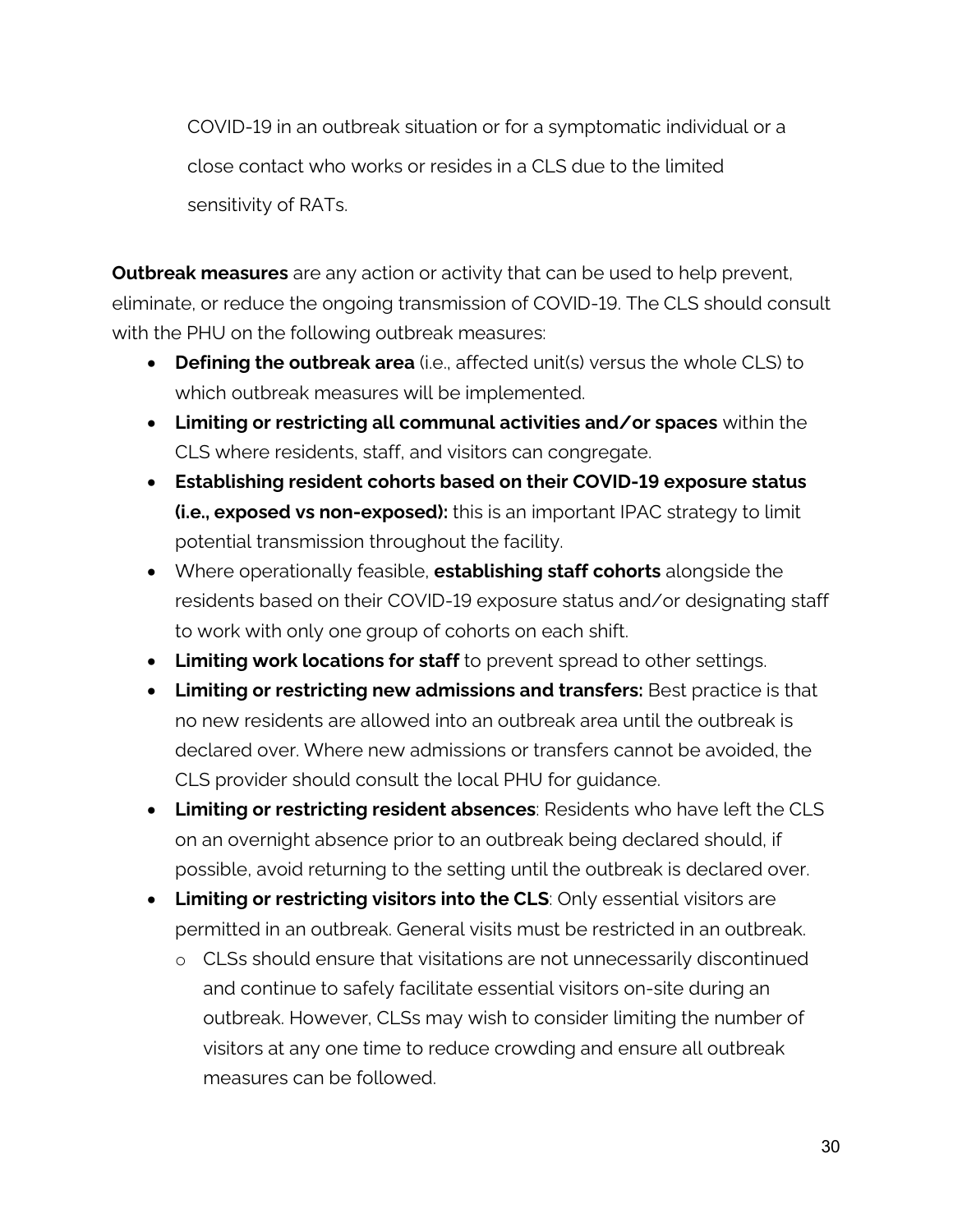**Outbreak communication:** As part of the outbreak management process, the CLS should notify all relevant individuals and/or agencies about the outbreak as listed in the setting's procedures and policies.

• Residents, staff, family members, and visitors should be made aware of the outbreak measures being implemented at the CLS. As much as possible, efforts should be made to facilitate interactions between residents and their loved ones through technology (telephone and video).

**Declaring the outbreak over:** The outbreak may be declared over by the PHU when there are no new cases in residents or staff linked to exposure in the CLS after 10 days (maximum incubation period) from the latest of:

- Date of isolation of the last resident case; OR
- Date of illness onset of the last resident case; OR
- Date of last shift at work for last staff case.
	- For greater clarity, if staff continue to test positive for COVID-19 (i.e., a staff presumed or linked to an external exposure), the outbreak may be declared over at the discretion of the PHU, provided there is no evidence of transmission to clients. The CLS should continue to conduct enhanced symptom surveillance for clients.

Following the end of an outbreak, the CLS should follow directions from the PHU with respect to de-escalation of COVID-19 outbreak control measures as the cases are resolved.

# <span id="page-30-0"></span>**Occupational Health and Safety**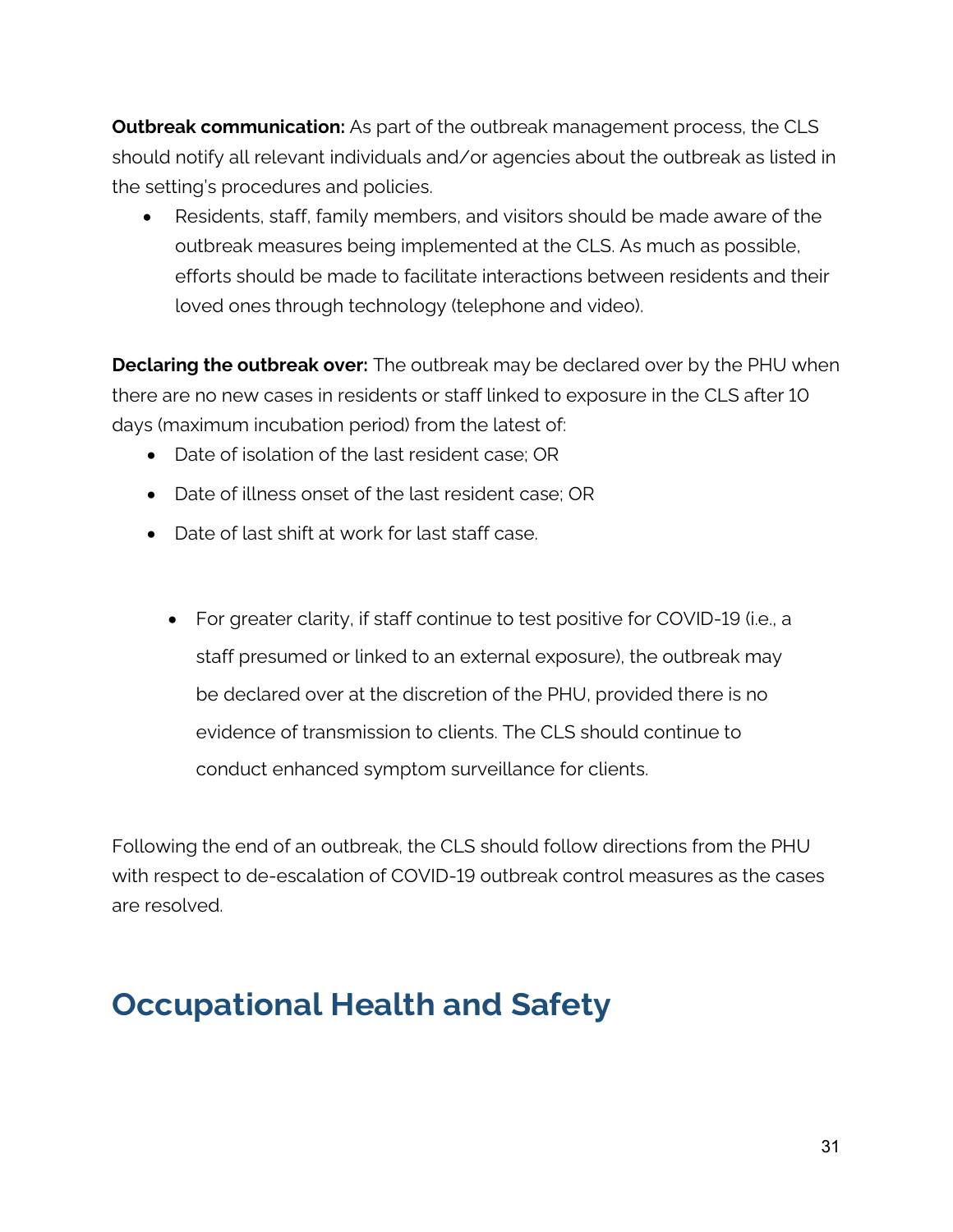The *[Occupational Health and Safety Act](https://www.ontario.ca/laws/statute/90o01?_ga=2.261143885.1197634669.1587061765-1497916968.1587061765)* (OHSA) requires employers to take every precaution reasonable in the circumstances for the protection of workers.[1](#page-31-1) This includes protecting workers from the transmission of infectious diseases in the workplace.

More information on occupational health and safety requirements and workplace guidance for COVID-19 are available on the Ontario [COVID-19 and workplace health](https://www.ontario.ca/page/covid-19-workplace-health-safety)  [and safety website](https://www.ontario.ca/page/covid-19-workplace-health-safety) and the Ministry of Labour, Training and Skills Development (MLTSD) [website.](https://www.ontario.ca/page/ministry-labour-training-skills-development)

#### **Reporting occupational illness**

- Under OHSA, if an employer is advised that a worker has tested positive for COVID-19 due to exposure at the workplace, or that a claim has been filed with the Workplace Safety and Insurance Board (WSIB), the employer must provide written notice within four days to:
	- o MLTSD;
	- o The workplace's joint health and safety committee or a health and safety representative; and
	- o The worker's trade union (if applicable).
- <span id="page-31-0"></span>• Additionally, under the *[Workplace Safety and Insurance Act, 1997](https://www.ontario.ca/laws/statute/97w16#BK23)* (WSIA), an employer must report any occupationally acquired illnesses to the WSIB within 72 hours of receiving notification of said illness.

<span id="page-31-1"></span><sup>1</sup> This section will refer to workers as defined under the *Occupational Health and Safety Act.*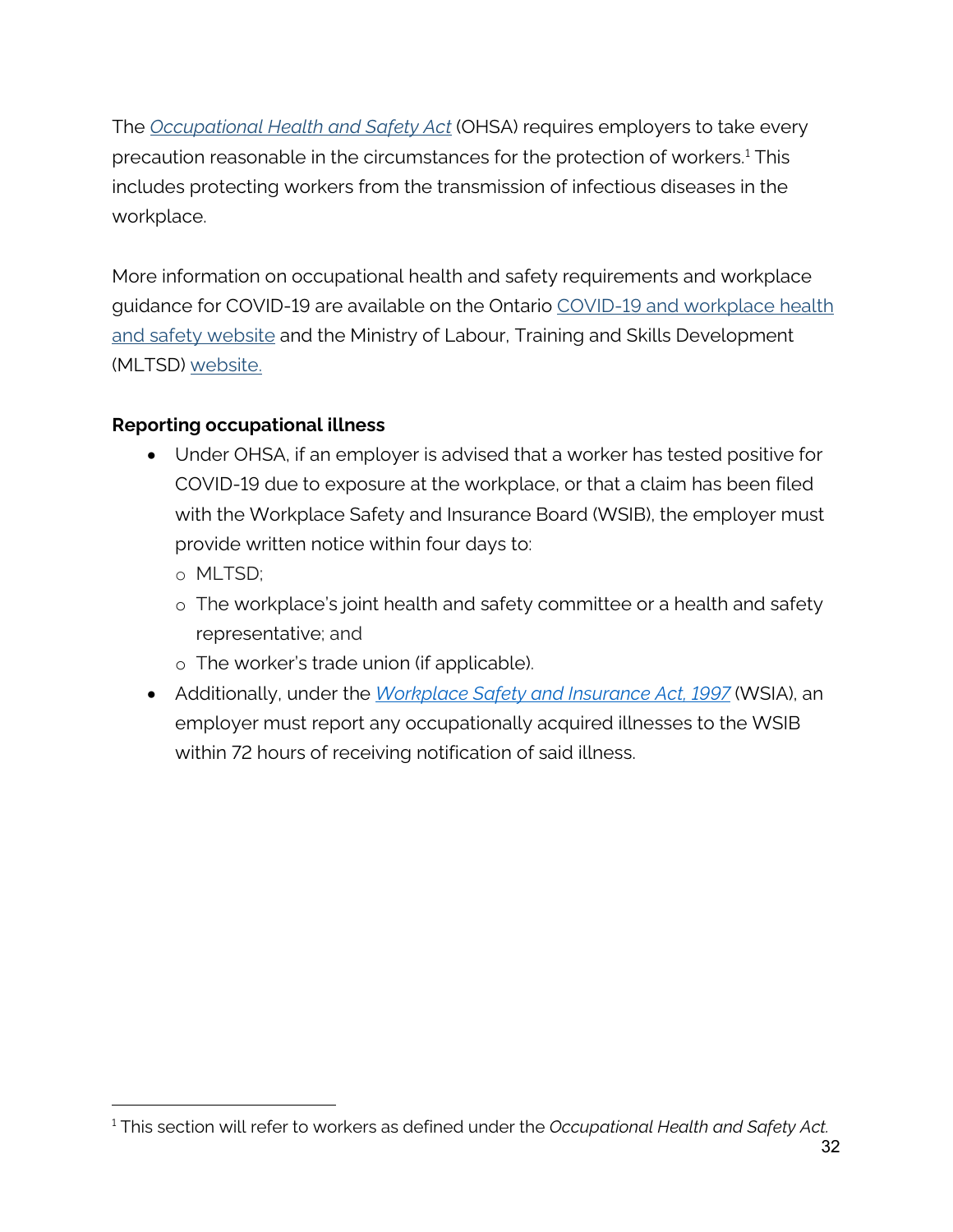# **Appendix 1: Outline of updates to Guidance for Congregate Living Settings**

| Page #     | <b>Description of update</b>         |  |
|------------|--------------------------------------|--|
| Throughout | Removed references to O. Reg. 364/20 |  |
| $13-14$    | Recommendation for wearing a mask    |  |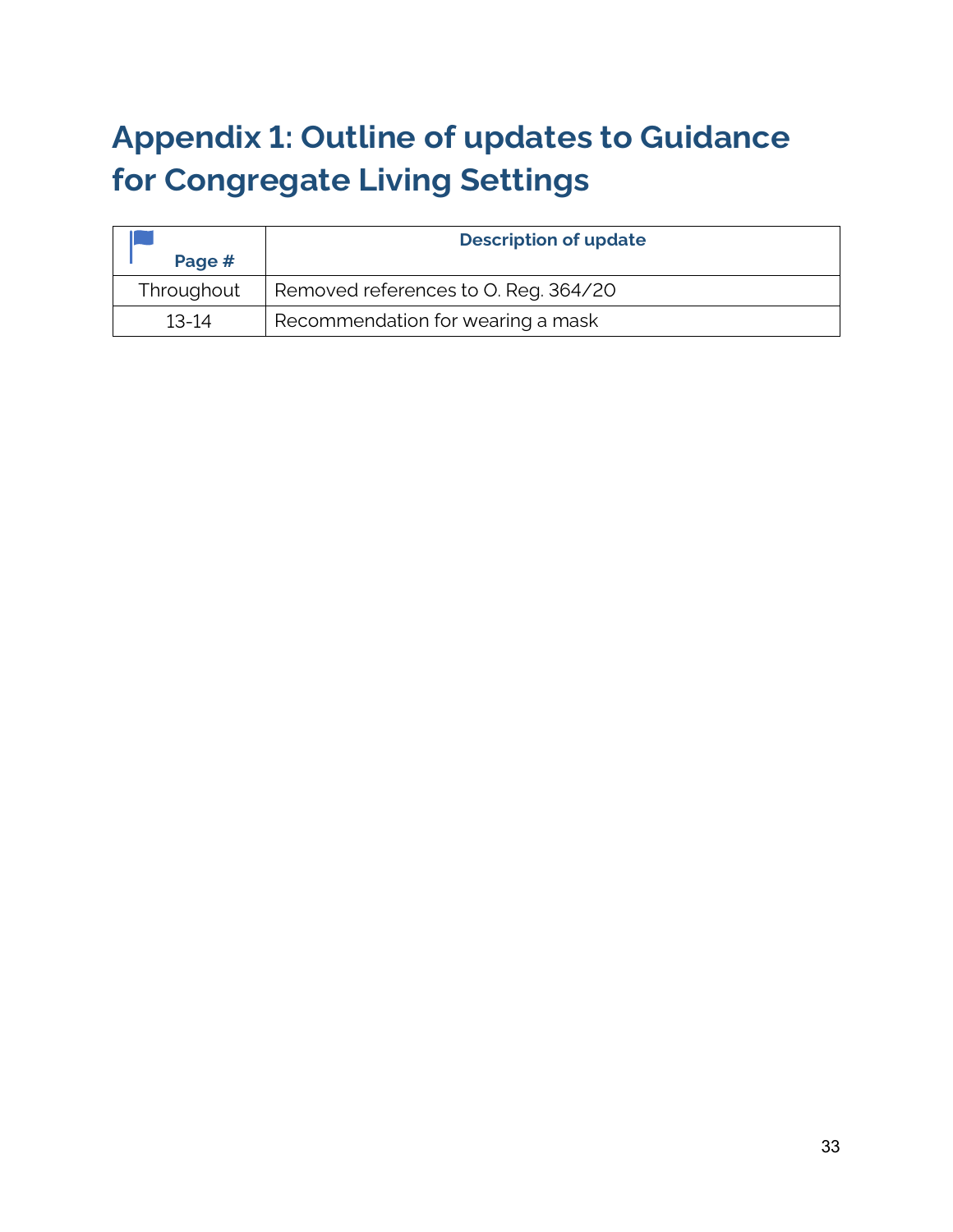# <span id="page-33-0"></span>**Appendix 2: Summary of Active Screening**

The following table provides a summary of the suggested screening practices. Please refer to [Active Screening for Anyone Entering the CLS,](#page-7-1) above, for more details as well as for considerations for implementation.

|                 | <b>Staff, Visitors, and Anyone Entering the</b>          |           | <b>Current Residents of the CLS</b> |
|-----------------|----------------------------------------------------------|-----------|-------------------------------------|
|                 | <b>CLS</b>                                               |           |                                     |
| Who does        | Staff working at the CLS and all visitors,<br>$\bullet$  | $\bullet$ | Residents currently residing        |
| this            | including essential visitors and anyone                  |           | in the CLS.                         |
| include?        | else entering the setting.                               |           |                                     |
|                 | Exception: First responders in<br>$\bullet$              |           |                                     |
|                 | emergency.                                               |           |                                     |
| <b>What are</b> | Conduct active screening (at the<br>$\bullet$            | $\bullet$ | Conduct symptom                     |
| the             | beginning of the day or shift).                          |           | assessment of all residents at      |
| screening       | At a minimum, the CLS should ask<br>$\bullet$            |           | least once daily to identify if     |
| practices?      | questions listed in the COVID-19                         |           | any resident has symptoms           |
|                 | <b>Screening Tool for Long-Term Care</b>                 |           | of COVID-19, including any          |
|                 | Home and Retirement Homes.                               |           | atypical symptoms as listed         |
|                 | Temperature checks are not required.<br>$\bullet$        |           | in the COVID-19 Reference           |
|                 | All visitors coming into the CLS must<br>$\bullet$       |           | Document for Symptoms.              |
|                 | adhere to the setting's visitor policies.                | $\bullet$ | All residents returning from        |
|                 |                                                          |           | an overnight or extended            |
|                 |                                                          |           | absence should be actively          |
|                 |                                                          |           | screened at entry upon their        |
|                 |                                                          |           | return.                             |
| <b>What if</b>  | Staff, visitors, and those attempting to                 | $\bullet$ | Residents with symptoms of          |
| someone         | enter the CLS who are experiencing                       |           | COVID-19 (including mild            |
| does not        | symptoms of COVID-19 or had potential                    |           | respiratory and/or atypical         |
| pass active     | exposure to COVID-19, and have not                       |           | symptoms) should be                 |
| screening?      | passed active screening should:                          |           | isolated under Droplet and          |
|                 | Not enter the CLS:<br>$\bullet$                          |           | <b>Contact Precautions and</b>      |
|                 | Instructed to immediately to self-<br>$\bullet$          |           | tested.                             |
|                 | isolate; and                                             | ٠         | For a list of typical and           |
|                 | Be encouraged to be tested for<br>$\bullet$<br>COVID-19. |           | atypical symptoms, refer to         |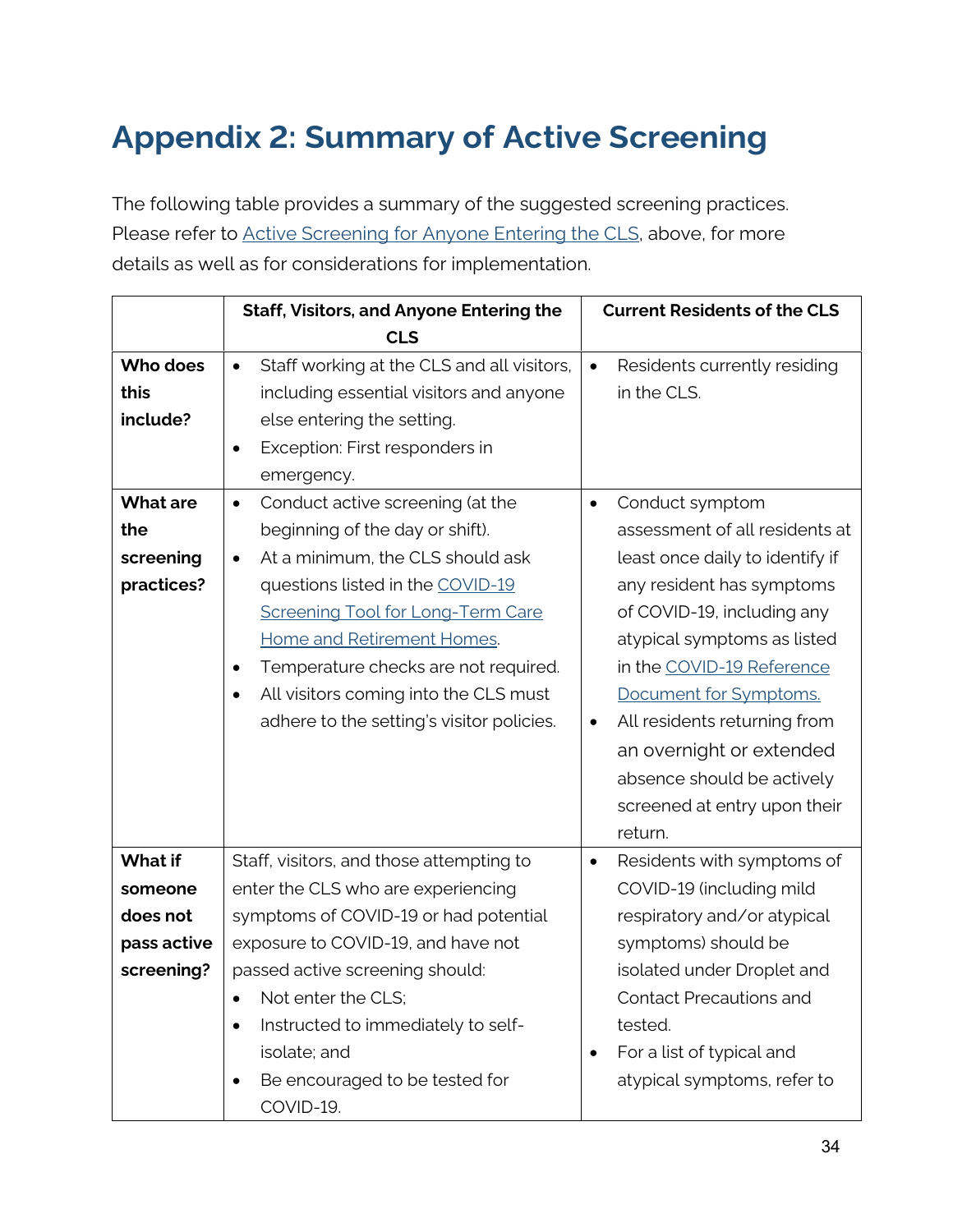<span id="page-34-0"></span>

|  | the COVID-19 Reference |
|--|------------------------|
|  | Document for Symptoms. |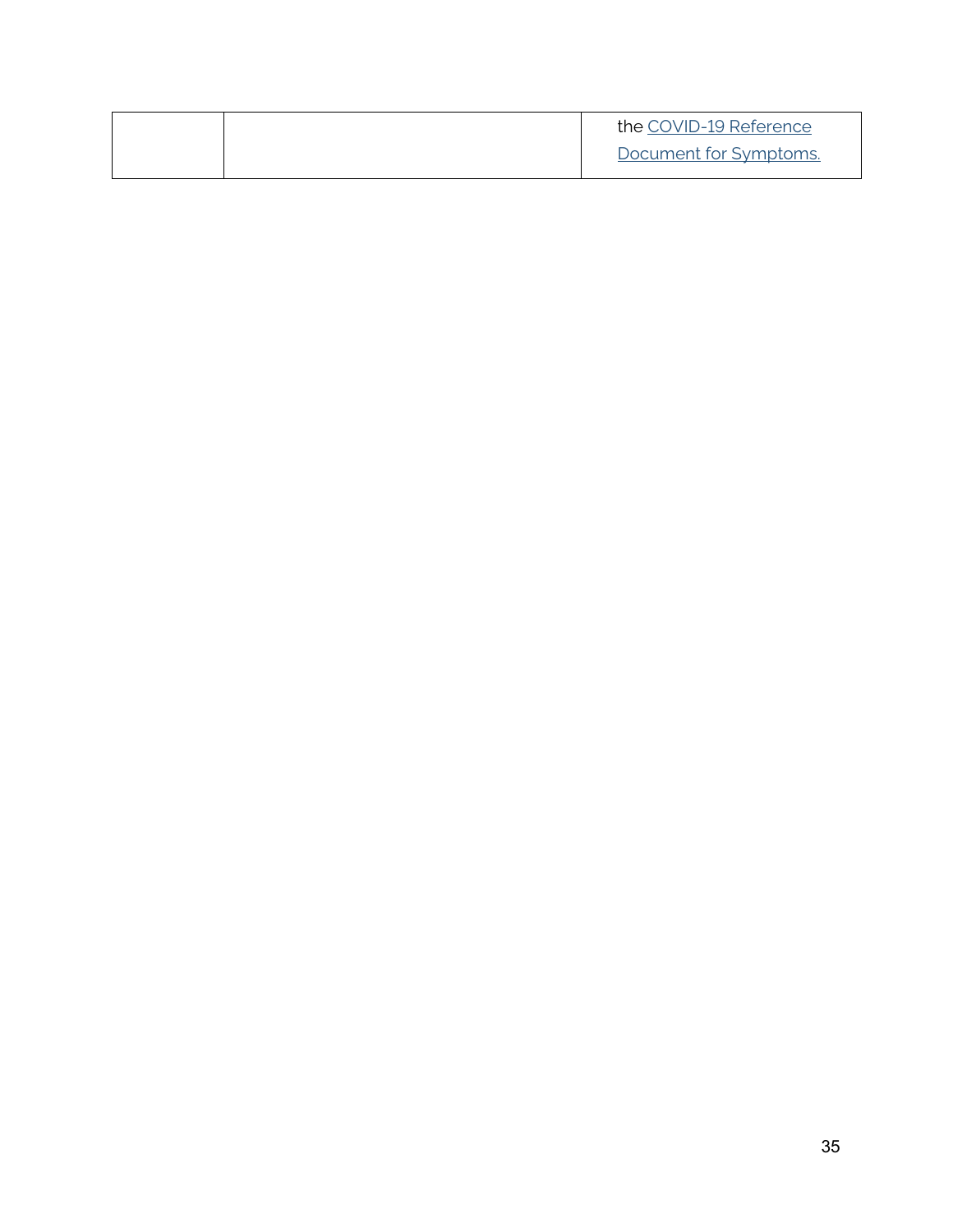# **Appendix 3: Personal Protective Equipment (PPE) Supply**

# **Core PPE**

Medical (surgical/procedure) masks, face shields, hand sanitizer, gloves, disinfectant wipes, and isolation gowns are considered 'core' PPE types. By reporting your current inventory, daily consumption, and forecasted usage via the Critical Supplies and Equipment (CSE) survey portal, MCCSS can see when your survey results indicate less than a 2 week supply of core PPE, which will trigger anautomatic 2-week top-up shipment to be sent within one week of the survey close.

### **Niche PPE**

Items such as eye goggles, larger-sized gowns, and thermometers are considered a "niche" PPE type and can be obtained through the [Ontario](https://request.cwconnects.org/tpr/) Association of [Children's Aid Societies](https://request.cwconnects.org/tpr/) (OACAS) Share[dServices](https://request.cwconnects.org/tpr/) PPE Order [Page.](https://request.cwconnects.org/tpr/)

Service providers are asked to use discretion when ordering niche PPE and should default to using core PPE (i.e., face shields as opposed to eye goggles) when operationally feasible as access and supply to these products is more stable.

Service providers should forecast their requirements in the [CSE survey](https://ontario-ppecse-survey.mgcs.gov.on.ca/Login) [portal.](https://ontario-ppecse-survey.mgcs.gov.on.ca/Login) In case of an emergency (i.e., COVID-19 outbreak, having less than a 5-day supply of PPE) organizations requiring additional medical (surgical/procedure) masks, eye protection and isolation gowns can request additional supplies from the [OACAS](https://request.cwconnects.org/tpr/) [Shared Services PPE](https://request.cwconnects.org/tpr/) Order [Page.](https://request.cwconnects.org/tpr/)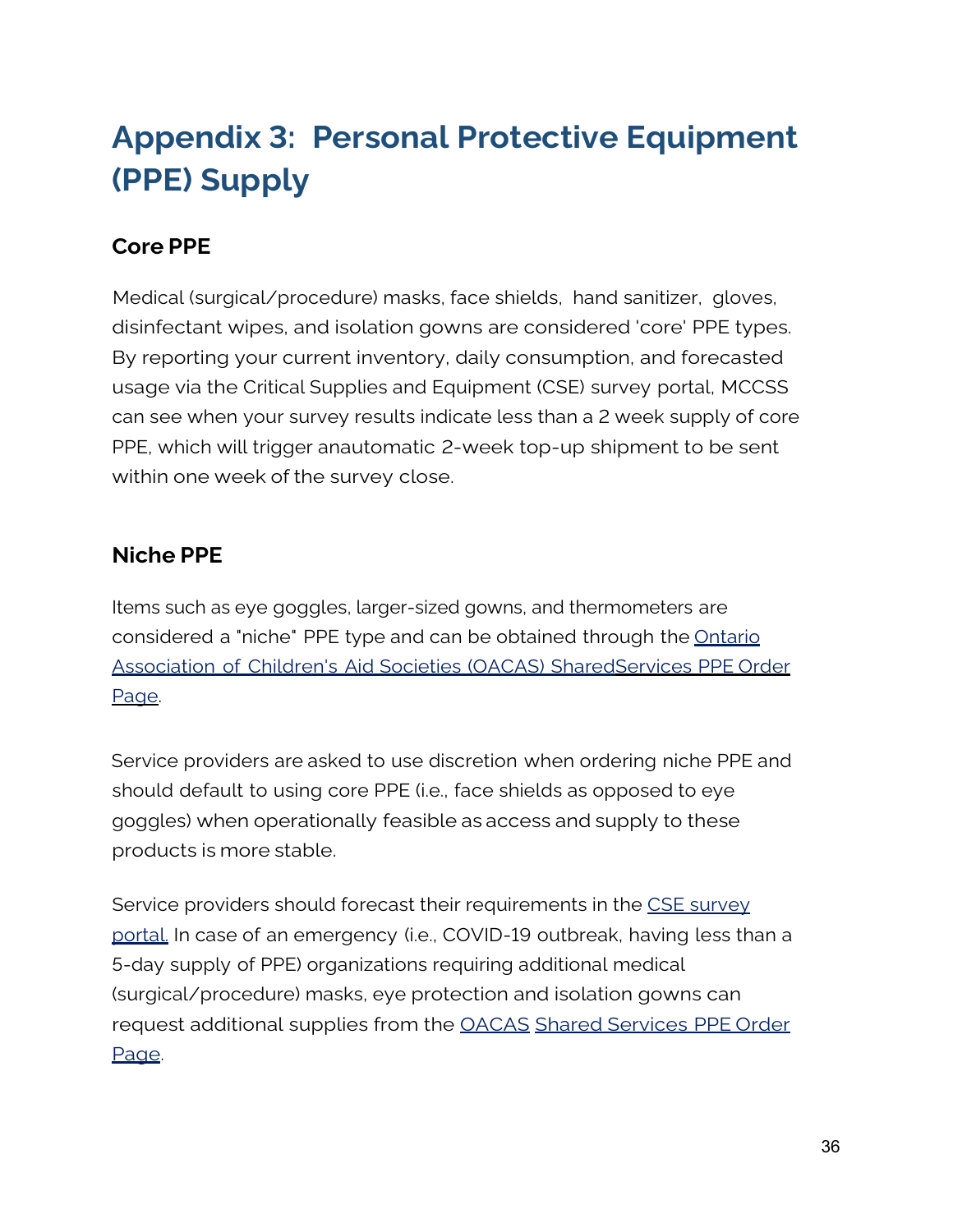## **N95 Respirators**

CLSs who determine a need for N95s should begin reporting inventory and consumption data through the existing COVID-19 Critical Supplies and Equipment(CSE) Survey link [https://ontario-ppecse](https://ontario-ppecse-survey.mgcs.gov.on.ca/)[survey.mgcs.gov.on.ca/.](https://ontario-ppecse-survey.mgcs.gov.on.ca/)

Please note that N95s are not currently shipped through automatic shipments.Orders for N95s must be placed through the MCCSS web portal link: [https://request.cwconnects.org/tpr/.](https://request.cwconnects.org/tpr/)